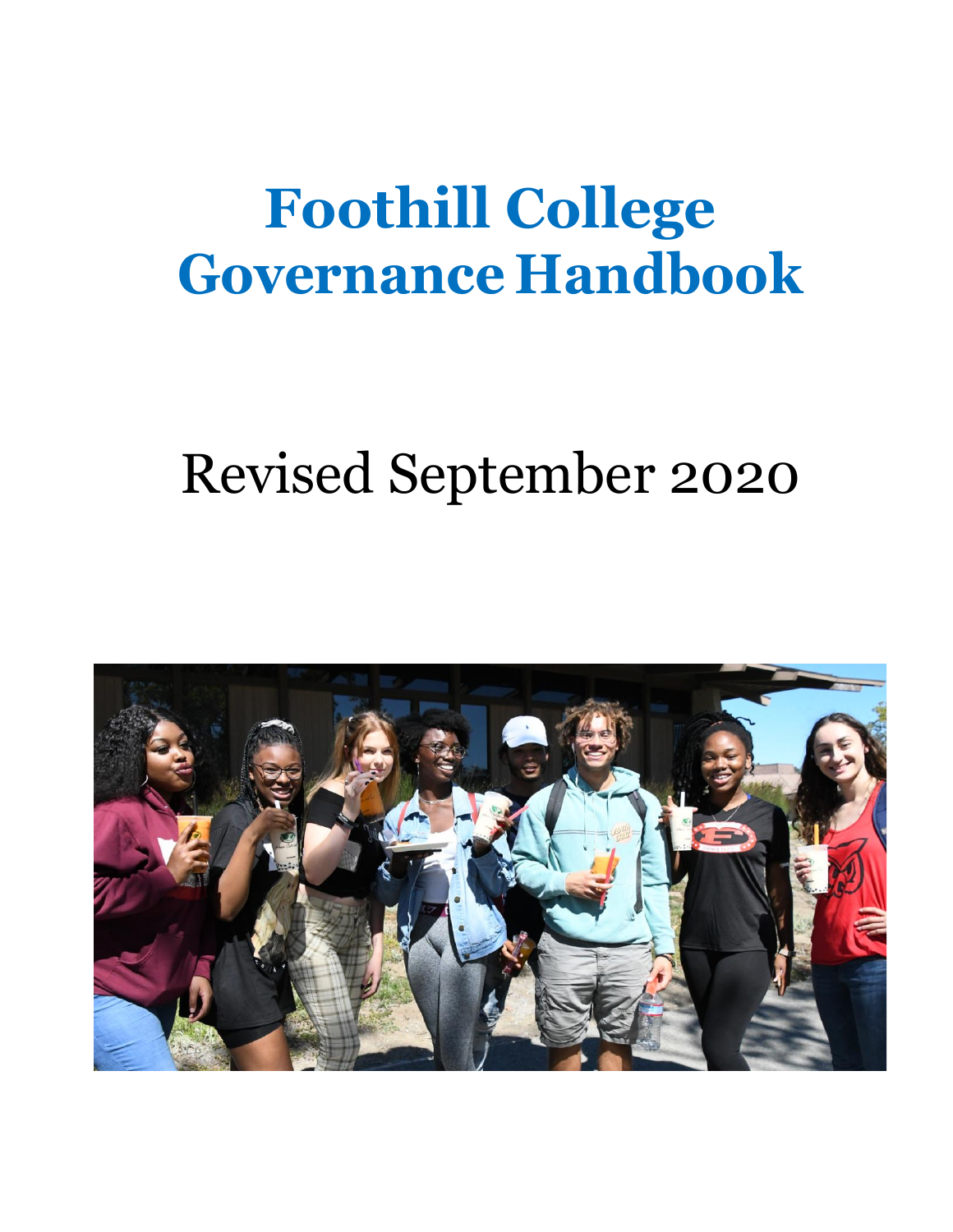# Table of Contents

- I. The Case for Change
- II. Governance Indicators of Success
- III. Philosophy and Role Governance at Foothill College
- IV. The Educational Master Plan Model of Governance
- V. Committee Structure and Logistics
- VI. Governance Group Descriptions
- VII. Governance Committee Meeting Schedule
- VIII. Proposed Annual Governance Calendar

Appendix A – Foothill College Quality Focused Essay

Appendix B – FHDA Board of Trustees Policies Supporting Governance

Appendix C – Legal Definition of Governance inCalifornia Community Colleges

Appendix D – Educational Master Plan Goals

Appendix E – Institutional Learning Outcomes

Annual Supplemental Documents

Supplement 1 – Foothill College Governance Frequently Asked Questions (FAQs)

Supplement 2 – Sample Committee Agenda Topics

Supplement 3 – Sample Governance Agenda for Annual Summit

Supplement4–GovernanceCommitteeMember "JobDescription"

Supplement 5 – Governance Templates

Supplement 6 – Sample Fall Governance Training Outline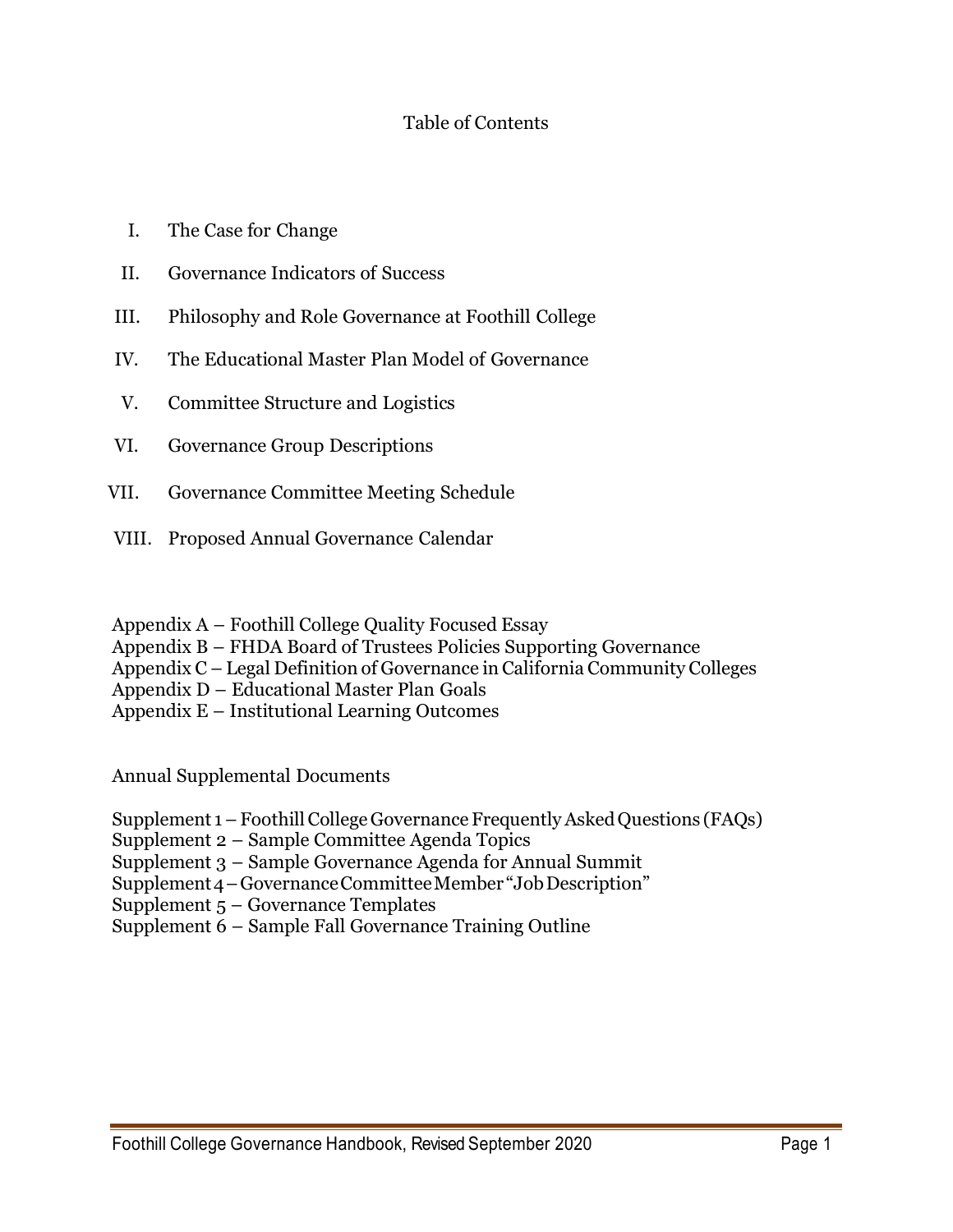#### **Introduction**

A successful organization strives to engage all employees in achieving its mission. At FoothillCollegethismeansbringingtogetherexpertswithdiverseideasandperspectivesto help students achieve their goals. While ultimately the President is responsible to the Chancellor,theBoardofTrusteesandthetaxpayers fordecision-making,thePresidenthas the opportunity to take counsel from a range of experts to inform those decisions. This process of sharing perspectives and input is called participatory governance. The process informs decision-making and results in engagement important for achieving the college mission. Governance empowers individuals from across the organization to share their voice about important topics facing the college. Given the importance of participatory governance,itis criticalthatwe continually examineour processes and make changes that will improve its effectiveness.

# **The Case for Change**

The former governance structure dates back to 2009-10. There were four missionbased workgroups with tri-chairs that served as representatives on the Planning and Resource Council (PaRC). The structure also included a Program Review Committee and an Operations and Planning Committee. Over the years, additional groups were created, such as the technology taskforce, the professional development committee, and the assessment taskforce.

The Governance Handbook was last updated in December 2012. The Handbook did not fully articulate PaRC members' responsibilities regarding representation and communication.Theconnectionbetweencommitteesthathadbeencreatedsince2012and their representation on PaRC was not always explicit. Over the years, the annual governance survey often identified the need for improved communication of governance work. In addition:

- $\Box$  The Educational Master Plan discussion in spring 2015 identified Governance as a strategic priority, culminating with the goal to "expand participation from all constituencies in shared governance" adopted in fall 2015.
- $\Box$  Aseries of planning/governance structure meetings were held in spring 2016 to discuss the results of a governance structure survey.
- □ The Accreditation Leadership Summit in fall 2016 identified governance as a possibleQualityFocusedEssay topic, which was later adoptedas part ofthe selfevaluation in May 2017.
- $\Box$  A Governance Retreat in September 2017 discussed the need for a new governance system that fostered engagement around strategic objectives rather than operational issues.
- In2017-18theGovernanceLeadershipCouncilbeganbyassessingthestrengthsand weaknesses of the current model and the need for change.

The review of governance is included in the timeline below.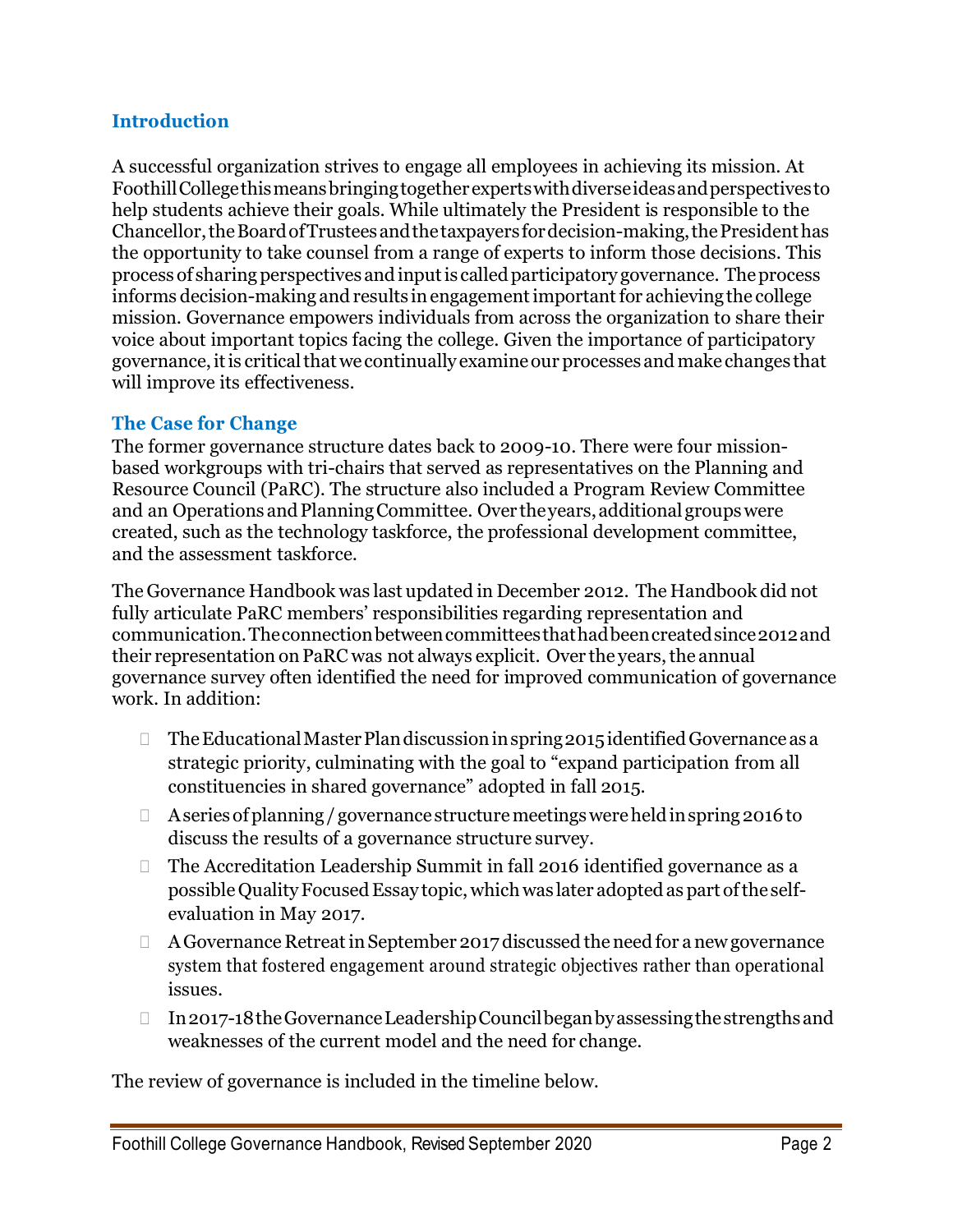# **Governance Change Timeline**



# **Proposed Governance Council Indicators of Success**

The following factors have been expressed as indicators of a successful governance system:

- o All members have the opportunity to participate in council discussion.
- o Council input is used to help shape the direction of college plans.
- o A variety of opinions on council agenda topics were welcome.
- $\circ$  The council fosters an environment where discussion topics could be viewed from different perspectives.
- $\circ$  All council members have an opportunity to influence the deliberative process of making a recommendation to the President.
- $\circ$  Sufficient information / documents are shared with councilmembers so as to provide background on discussion topics.

The indicators of success have been arrayed in a rubric included below.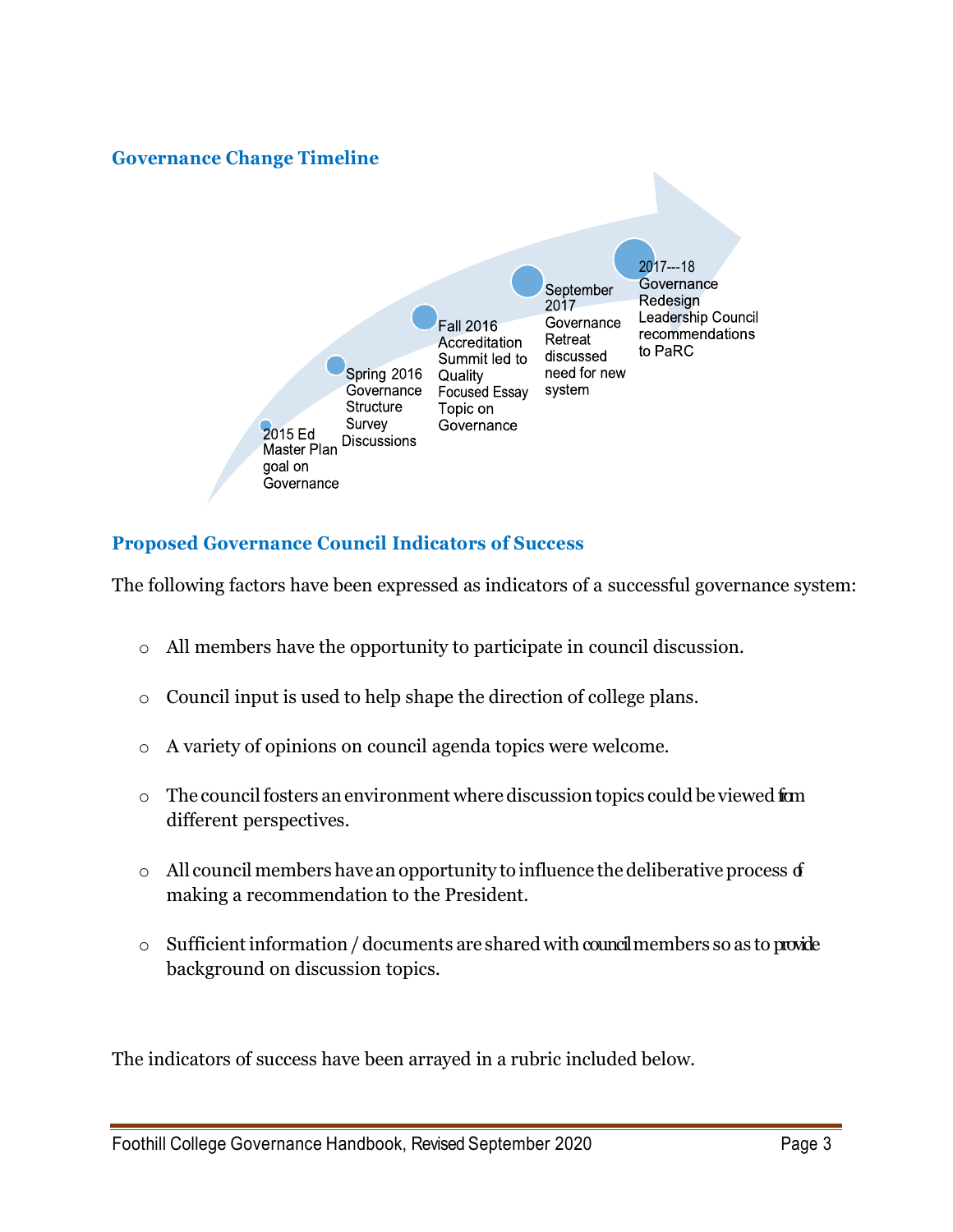# **Proposed Characteristics of Governance Council Meeting Engagement**

| Domain                                 | Needs Improvement                                                                                                                                | Developing                                                                                                                                           | Engaged (to Empowered)                                                                                                                      |
|----------------------------------------|--------------------------------------------------------------------------------------------------------------------------------------------------|------------------------------------------------------------------------------------------------------------------------------------------------------|---------------------------------------------------------------------------------------------------------------------------------------------|
| Group Participation                    | • Members heard<br>presentations                                                                                                                 | • Some members<br>participated in discussions<br>during presentations                                                                                | • All members participated<br>in discussions during<br>presentations                                                                        |
| Group Learning                         | • Council members did<br>not learn anything new<br>about issues being<br>discussed                                                               | • Minimum learning from<br>council members about<br>issues being discussed                                                                           | • Council members<br>consistently learned<br>something new about issues<br>being discussed                                                  |
| Shaping direction /<br>Impact on plans | • Plans and proposals<br>presented were already<br>fully formulated                                                                              | • Member input<br>occasionally used to help<br>shape the direction of plans<br>and proposals                                                         | • Member input consistently<br>used to help shape the<br>direction of plans and<br>proposals                                                |
| <b>Influencing Process</b>             | • Council members did<br>not have an opportunity to<br>influence the deliberative<br>process of crafting a<br>recommendation to the<br>President | • Council members<br>occasionally had an<br>opportunity to influence the<br>deliberative process of<br>crafting a recommendation<br>to the President | • All council members<br>had an opportunity to<br>influence the deliberative<br>process of crafting a<br>recommendation to the<br>President |

The proposed indicators of success and characteristics of governance council meeting engagement should be re-evaluated each year.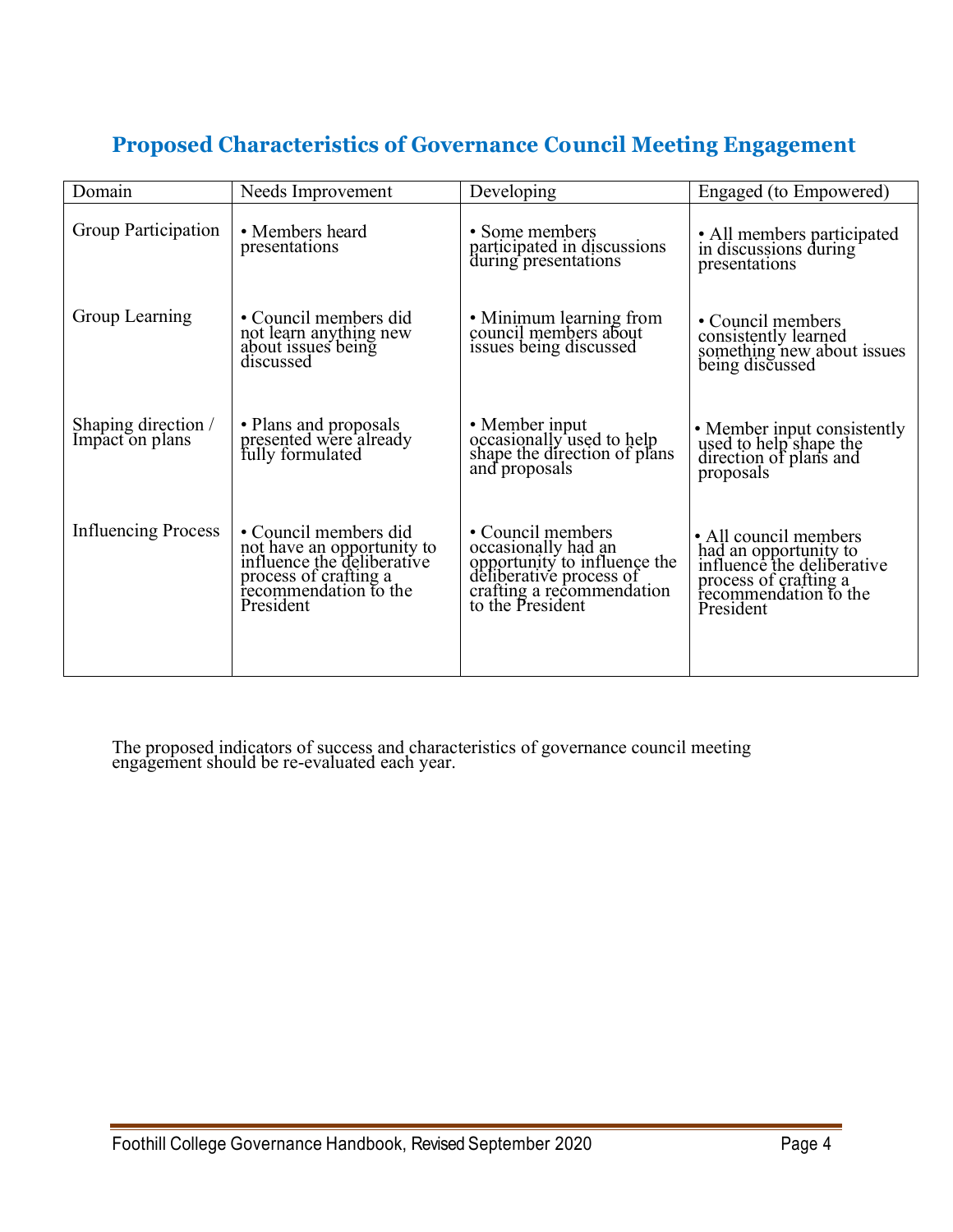# **Principles and Role of Governance**

Governance involves the opportunity for campus constituent groups to engage in discussions over the future direction of the college. The Accreditation Commission for Community and Junior Colleges (ACCJC) requires in Standard IV.A.5 that the "institution ensures the appropriate consideration of relevant perspectives":

IV.A.5 Through its system of board and institutional governance, the institution ensurestheappropriateconsiderationofrelevantperspectives;decisionmaking aligned with expertise and responsibility; and timely action on institutional plans, policies, curricular change, and other key considerations.

Inaddition,educationcodealsorequiresthatvarious "opinions aregiveneveryreasonable consideration" in decision-making:

Education Code-70902

Establish procedures that are consistent with minimum standards established by the boardof governors to ensure faculty, staff, andstudents the opportunity to express their opinions at the campus level, to ensure that these opinions are given every reasonableconsideration,toensuretherighttoparticipateeffectivelyindistrictand college governance, and to ensure the right of academic senates to assume primary responsibility for making recommendations in the areas of curriculum and academic standards.

Governance is an important part of the decision-making process at Foothill College and involves administration and the constituent groups:

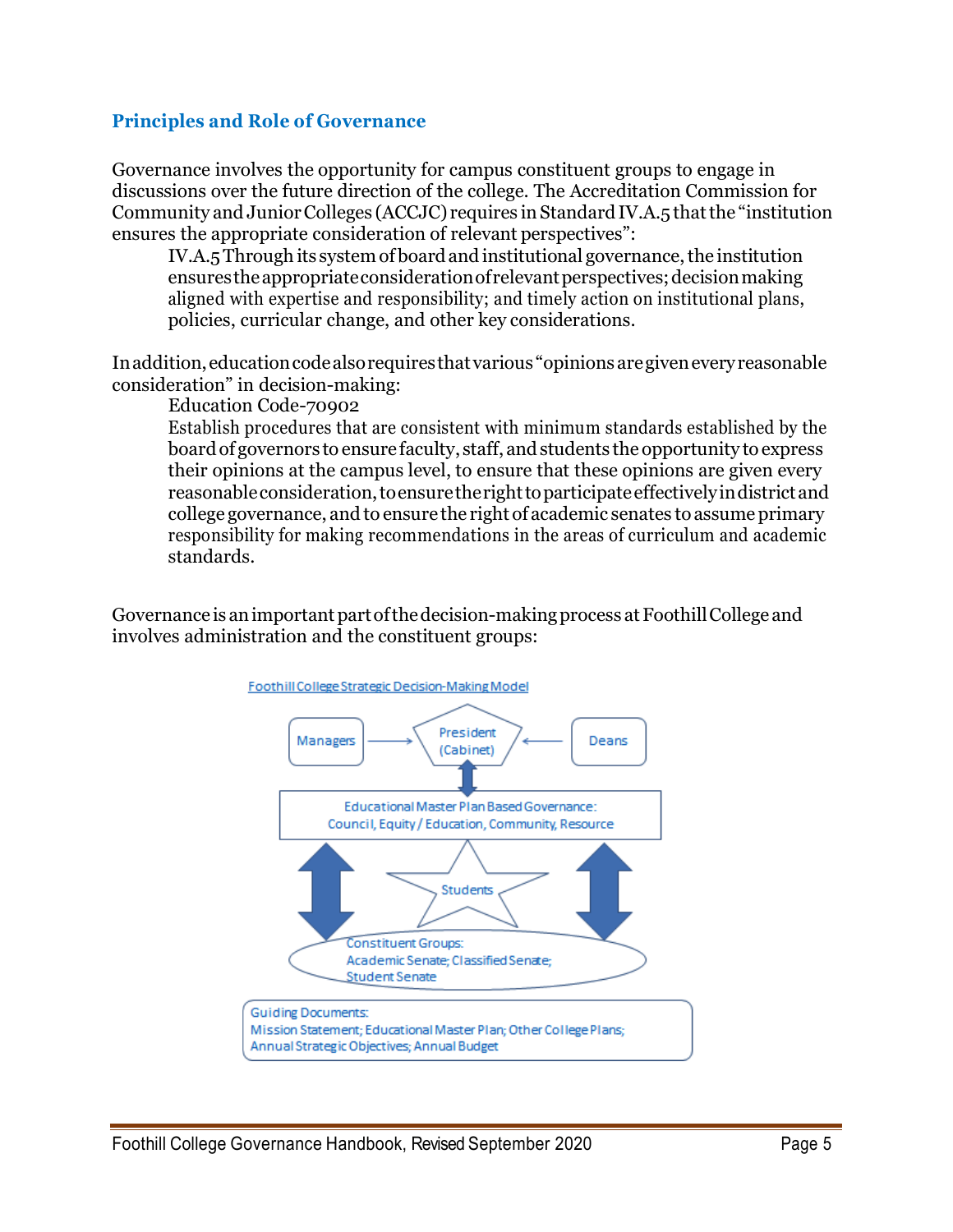The principles Governance adopted by the Governance Redesign Leadership Council include:

- a. Governance should allow participants to feel engaged and empowered.
- b. Governance should be fun allowing us to brainstorm ideas together.

The Governance Council proposed that the focus of the governance councils will be on the assessment of progress on the Educational Master Plan and related college plans:

- Planning
- □ Strategic allocation of resources [Implementation]
- Evaluate / review / assess institutional effectiveness  $(I.E.)$
- $\Box$  Re-plan identify changes to the plan

The cycle of planning is depicted in the image below – the Role of Governance.

Governance may also involve the opportunity to share information and get feedback on issues facing the college.

# **Role of Governance**



Governance involvesdiscussions that areabout settingcollegegoals andplans. Governance involves making suggestions and recommendations, with the President responsible for final decision-making.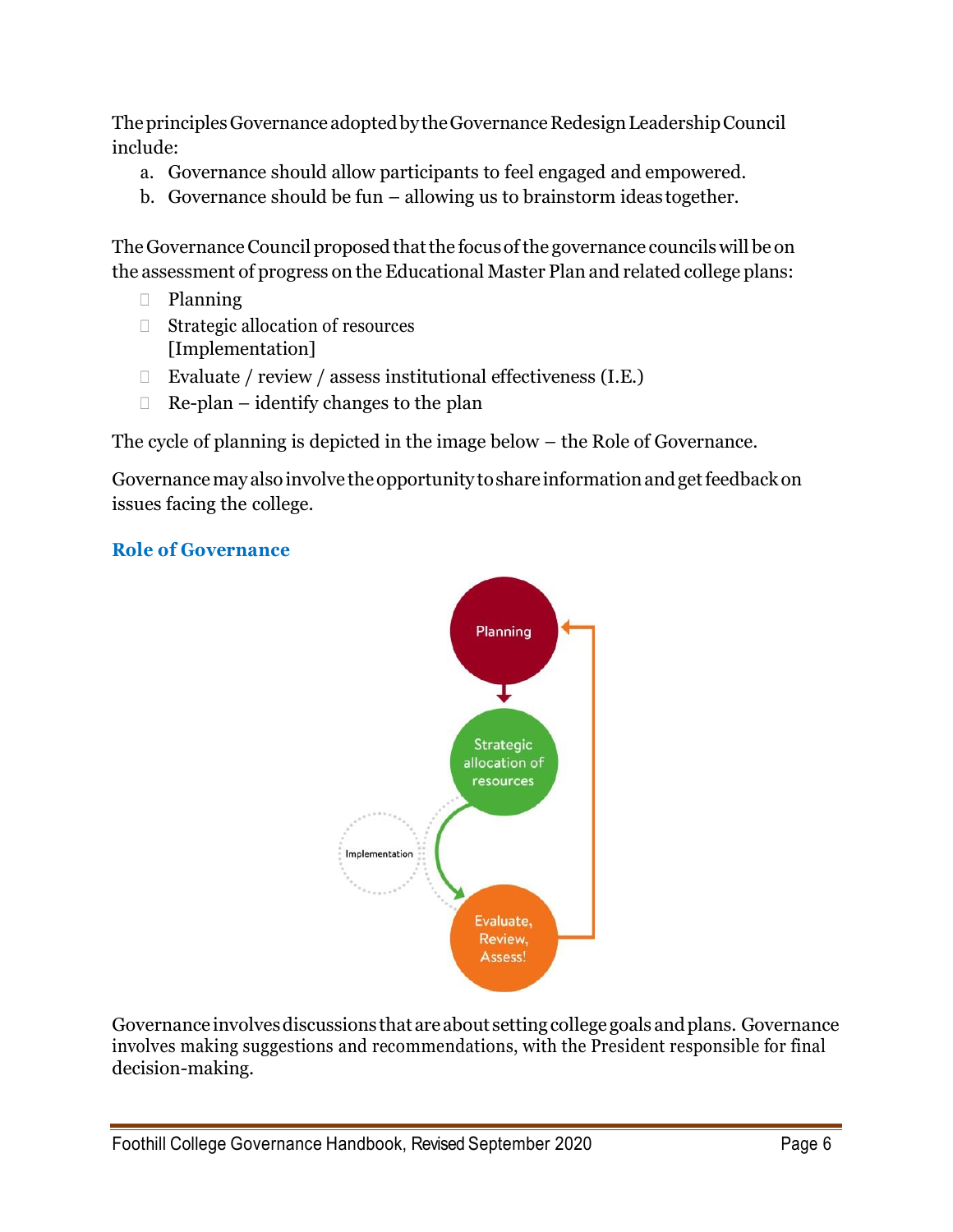# **Critical Recommendation Items for Governance Councils**

Thegovernancecouncils will eachhaveresponsibilityforthefollowingplanning functions:

- Assess progress and changes to institutional plans
- Assess progress on Educational Master Plan goal activities
- □ Program review, creation, discontinuance
- Strategic objectives
- Resource prioritization
- Evaluate governance processes

# **The Educational Master Plan Model of Governance**

The new governance model will follow the Educational Master Plan goals and will include a council for each goal area (Equity and Education, Community and Communication, Revenue and Resources), as well as a committee for overall college planning (Advisory). Therefore, there will be four independent governance councils. The Academic and Classified Senates will continue to operate, as well as subcommittees of the Academic Senate suchas theCurriculumCommittee. Operational committees (suchas financial aid scholarship readers) will continue to operate.

# **Foothill College Governance Model**

New governance graphic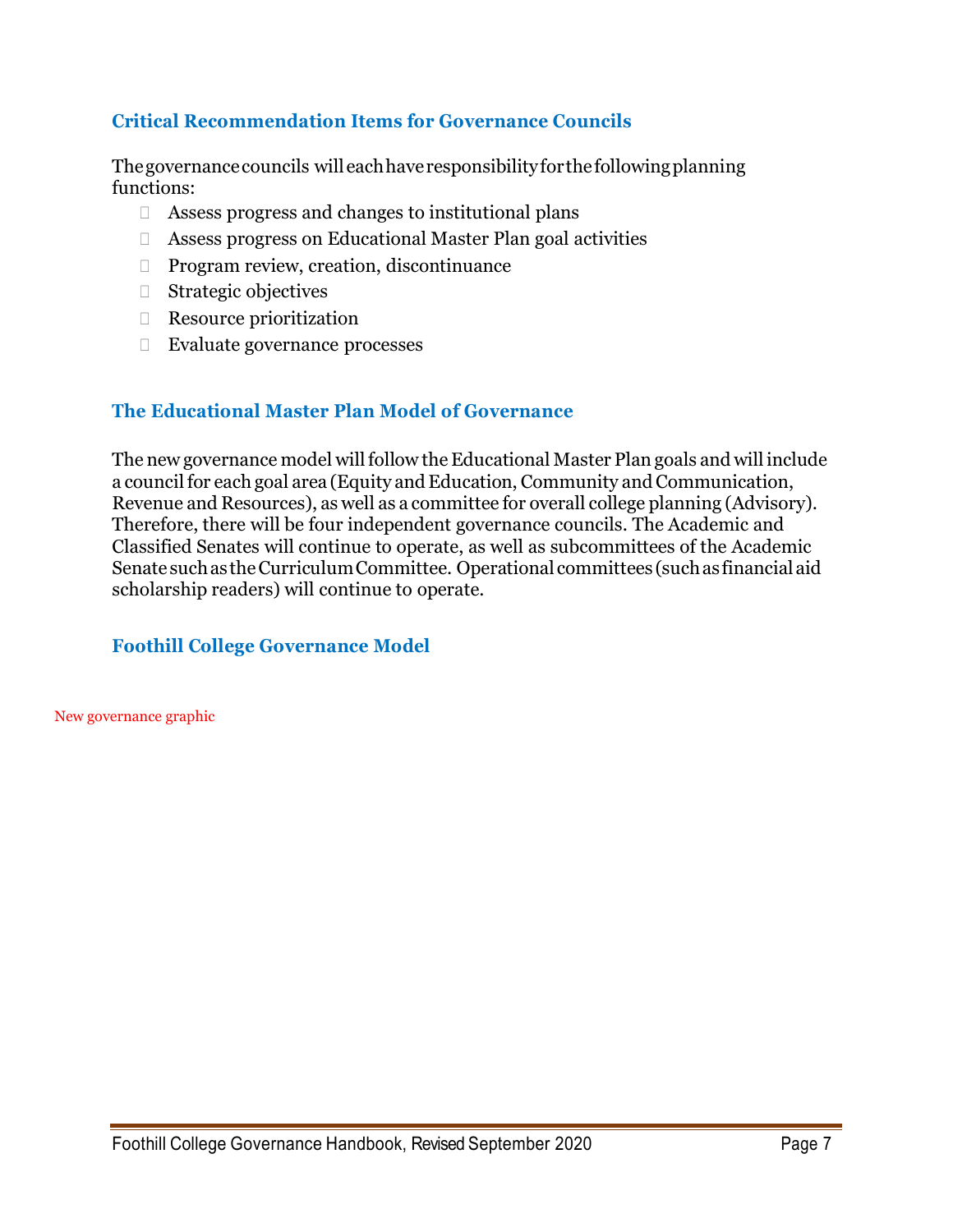# **Operation of Councils**

Council operation will include the following:

- 1) Each council will have 12 members 4 Faculty, 3 Classified Staff, 3 Students, and 2 Administrators. Members will be on only onecouncil.
- 2) Each council will be assigned a recorder.
- 3) Each council will be assigned ex-officio members to support the work of the committee.
- 4) Recommendations from the councils must be transmitted in written memorandum. The President will write back to the council outlining the decisions made.
- 5) Councils will have a trained facilitator assigned by the President who is a Foothill employee but not a member.
- 6) Each ofthe four councils will meet once each month (please see the 2020/21 Governance schedule). Each council may decide to schedule extra meetings as necessary.

# **Communication**

It is expected that representatives will report back to their respective constituent groups after each meeting. Inaddition, agendas and minuteswill be available electronically in atimely fashion before and after the meetings. Monthly facilitator meetings will provide another avenue for communication of information between committees. The college will continue to email a monthly newsletter on committee work.

# **The Role of Part-time Faculty**

Part-time faculty members represent a significant percentage of the Foothill community. Their contribution to student success is crucial in attaining the college mission and Educational Master Plan goals. Therefore, part-time faculty members represent a critical voice in college governance and every effort should be made to include members on committees.

Part-time faculty will receive pay for service on the governance councils.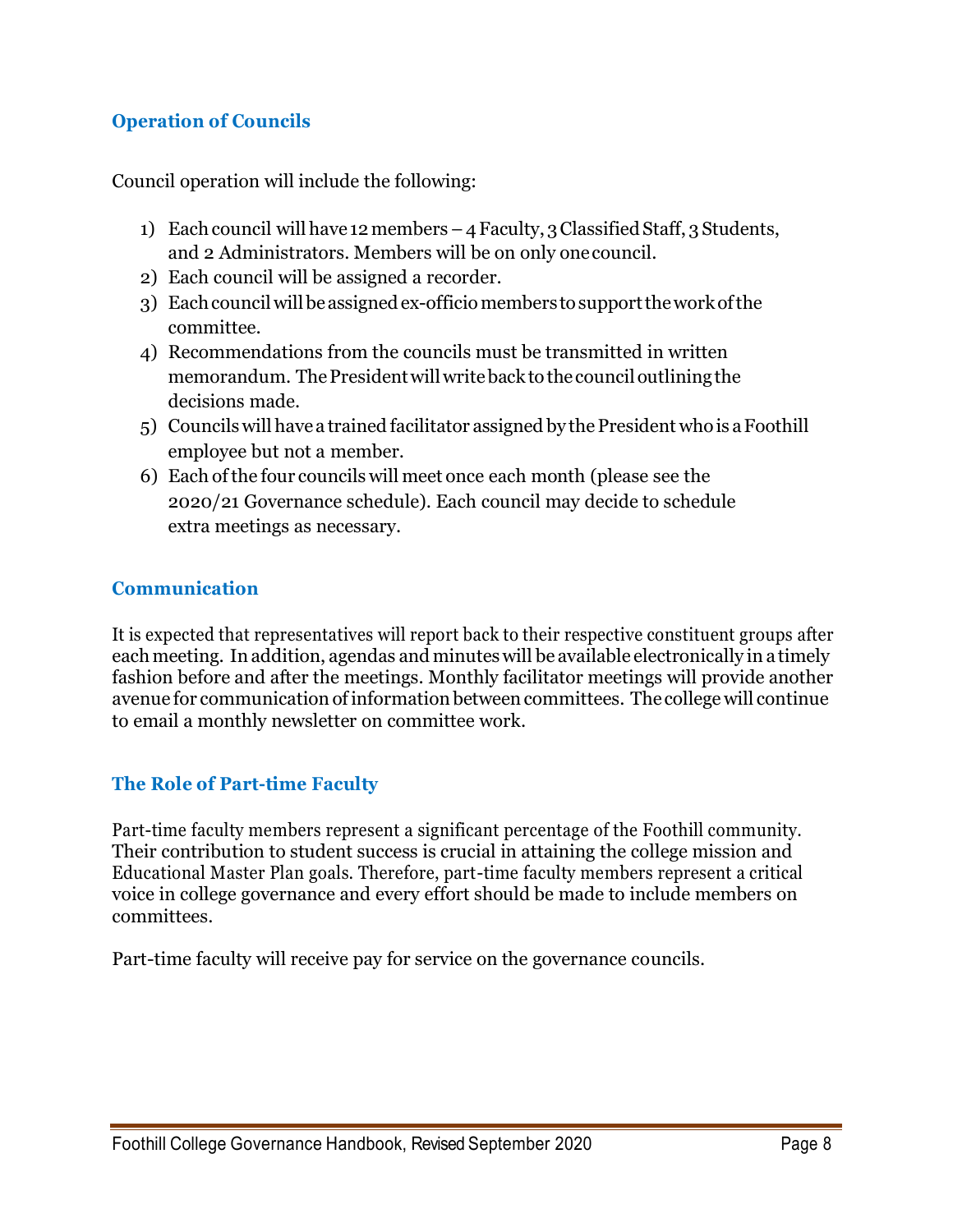# **Council Logistics**

The information below outlines the details of council logistics and operations.

#### **Councils**

The new governance model will follow the Educational Master Plan goals and will include a council for each goal area, presently: Equity and Education, Community and Communications, Revenue and Resources, as well as a council for overall college planning (Advisory). Therefore, there will be 4 independent governance committees. The Academic and Classified Senates will continue to operate, as well as subcommittees ofthe Academic Senate such as Curriculum. Operational committees (such as financial aid scholarship readers) will continue to operate.

#### **Membership**

Councils will have 12 members in total with four members from Faculty, three from Classified Staff, three from Students, and two from Managers. A member can only serve on one council.

#### **Recommendations**

Each committee will actindependently tosetthe calendar and agenda. Each council can make recommendations directly to the President. All recommendations will be made in writing following a standard template. It is the tri-chairs responsibility to draft all memos. Facilitators and Recorders can support the tri-chairs in this role, as required.

#### **Schedule**

Council meetings will be scheduled for Friday mornings and afternoons. Each Council will meet once each month and extra meetings should be coordinated such that no two council meetings take place at the same time.

#### **Appointments**

It will be up to the Senates (Academic, Classified, AFSC) and the President (for administrators)tomakedecisions onappointments tothe councils,includingChairs, terms and term limits. The Senates may want to consider staggering the terms, but it is up them. In the future, the Senates may also wish to select Chairs from members whom have already served on the council to foster continuity over time.

# **Facilitators and Recorders**

Each council will be assigned a facilitator and a recorder. Facilitators and recorders will be Foothill employees, but not members of the council (they will not vote, they will not be a tri-chair) and will be appointed by the President and assigned to a council for a whole year. Facilitators and recorders collaborate with the chairs in agenda setting.

Facilitatorswillprepareanddistributetheagenda(usingastandardtemplate)insufficient time to meet Brown Act requirements. During the meeting, the facilitator will be responsible for encouraging participation from all council members, calling on members to speak (so as to avoid members talking over each other), keeping the discussion connected to the agenda item, and keeping the discussion within the meeting time. The facilitator will summarize actions prior to voting, and will allowadequate time for additional discussion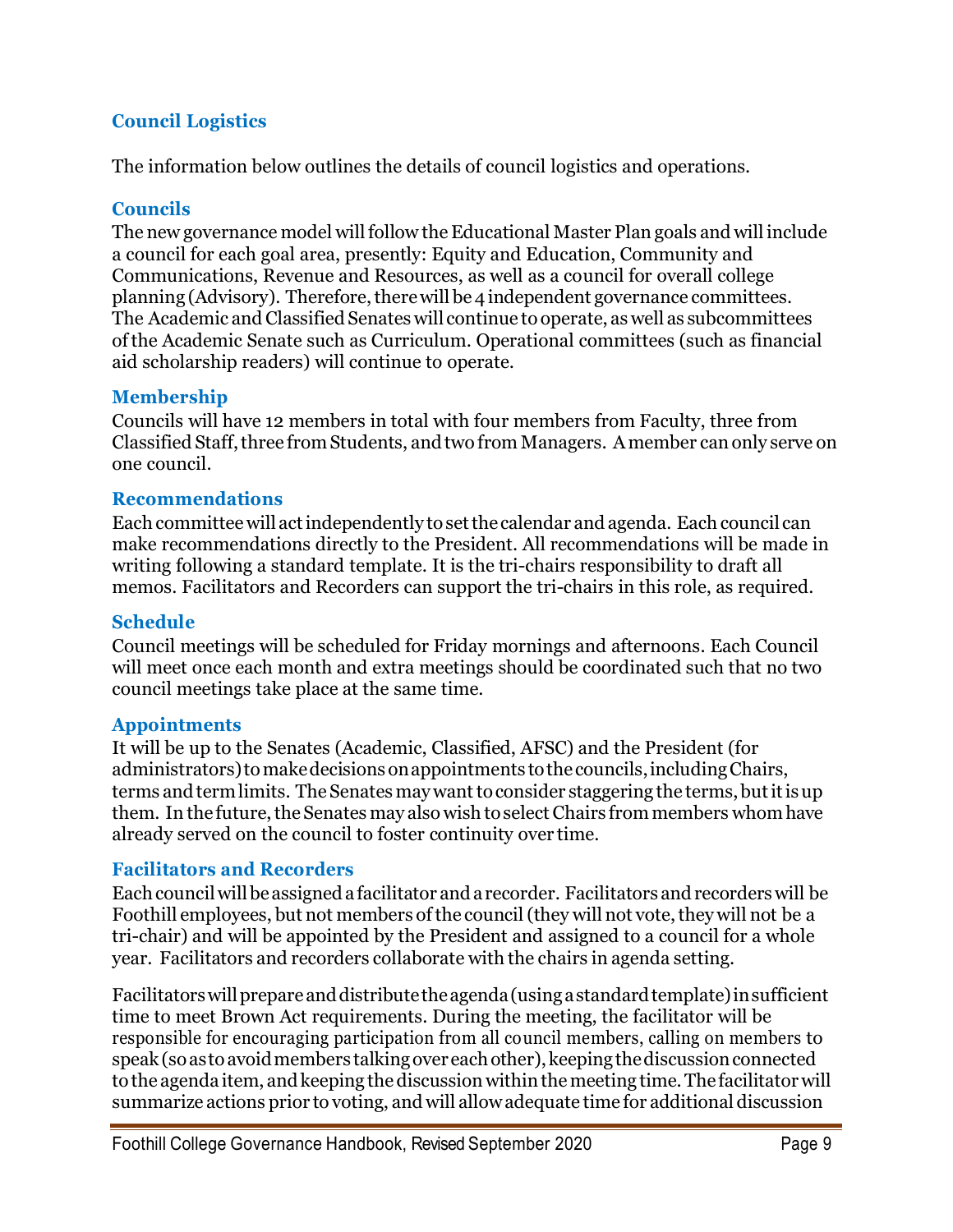necessary prior to having the council vote on an action to be taken. There may be a monthlymeetingoffacilitators toshare information across councils (thiswill also provide a backup just in case a facilitator can't make ameeting).

Recorders will note topics of discussion, points made, agreement/disagreement on points made, in reasonable detail so that upon review community members could easily understand whatwas discussed at ameeting. Recorders are responsible for taking and posting / sharing the draft minutes of the meeting within a week of the meeting using a standard template.

# **Subcommittees / Study Groups**

There will be no standing subcommittees. However, the creation of a study group for a council may bedeemed necessary to aid in carrying out the council's charge. Councils may appoint members to one or more study groups that will meet for a defined period of time and present their findings and recommendations to the council.

The study group will be chaired by a member ofthe council. The study group could be made up of some of the members of the council or the council could appoint an entirely different group of members from the Foothill community. Where possible the councilwillconsider itsneedsduringtheSeptemberGovernanceSummitandmakean announcement at that meeting. This does not preclude the announcement of a new study group mid-year.

# **Representation**

Council members are expected to represent the constituent groups that appointed them. It is expected that the tri-chair will report back to their respective Senates in writing / or verbally after each meeting.

# **Council Communication**

Each council may act to share information or a recommendation to another council if they believe it would be important for another council to consider, given the charge. The council will do so in writing using a standard template.

A governance webpage will include up-to-date information on each council. Representativeswillreporttotheirconstituentgroupsaftereachmeeting. Acampus-wide email blog (Foothill College Fusion) will publish monthly updates.

# **Attendance**

Attendance in-person is encouraged.

All meetings are open to the Foothill College community and everyone is welcome and encouraged to sit in on and participate in council meetings. All meetings will be broadcast via video conferencing. The meetings will not be recorded.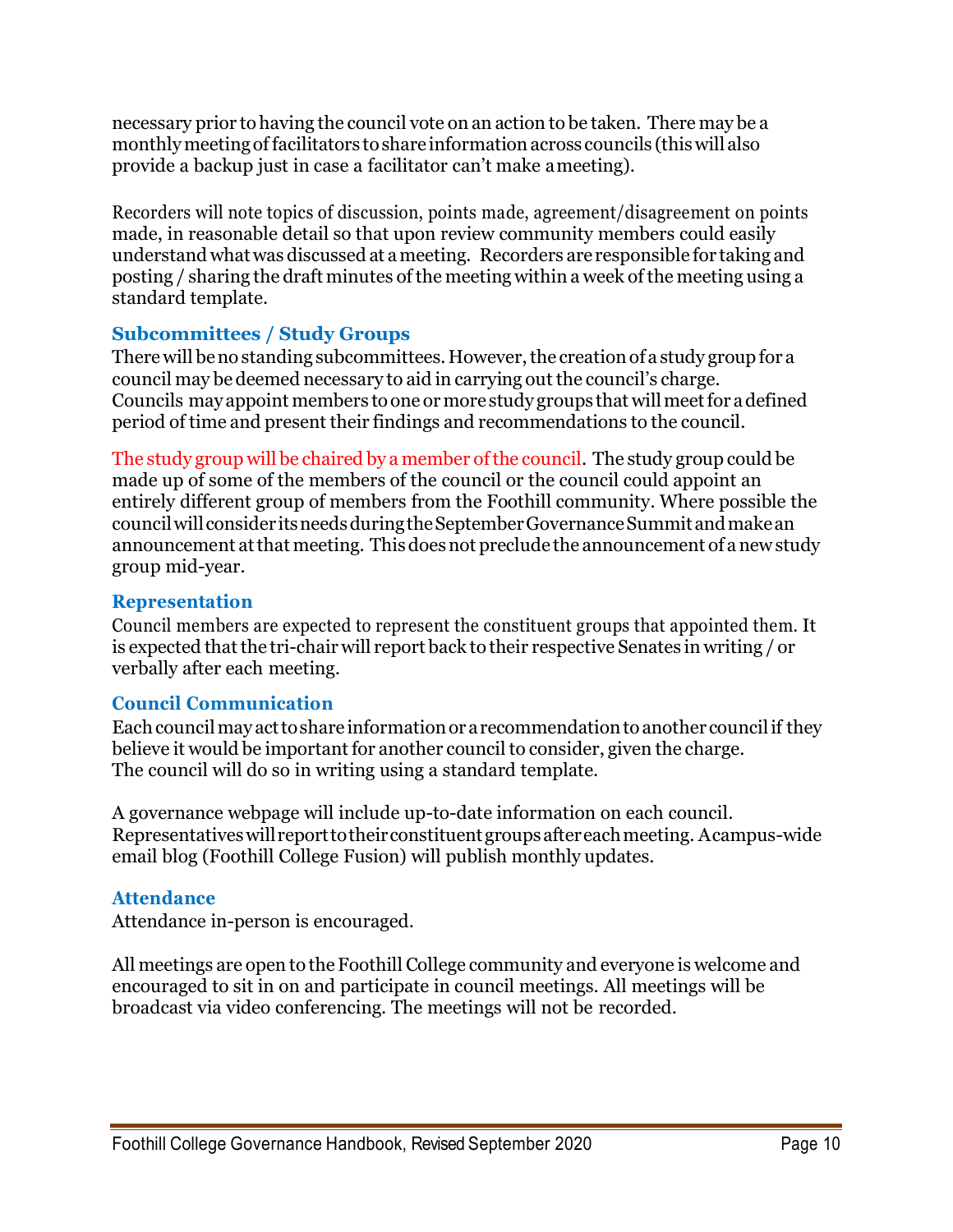# **Chairs**

Each council will have a tri-chair appointed by the Faculty, Classified Staff, and President. Given the demands on their time, students will not serve as chair.

# **Agenda Setting**

During the Governance Summit the councils will develop a draft calendar for the yearthe Sample Agenda Topics in Supplement 2 are examples. An agenda setting meeting that includes the chairs, facilitators, and recorders will take place before each committee meeting. Theagendawillincludeneededsupportingmaterials. Itwillbethe responsibility of the administrative tri-chair to contact the ex-official members so that materials can be prepared to support the agenda item. The materials will be prepared and presented by ex- officio members or other employees with expertise in that area.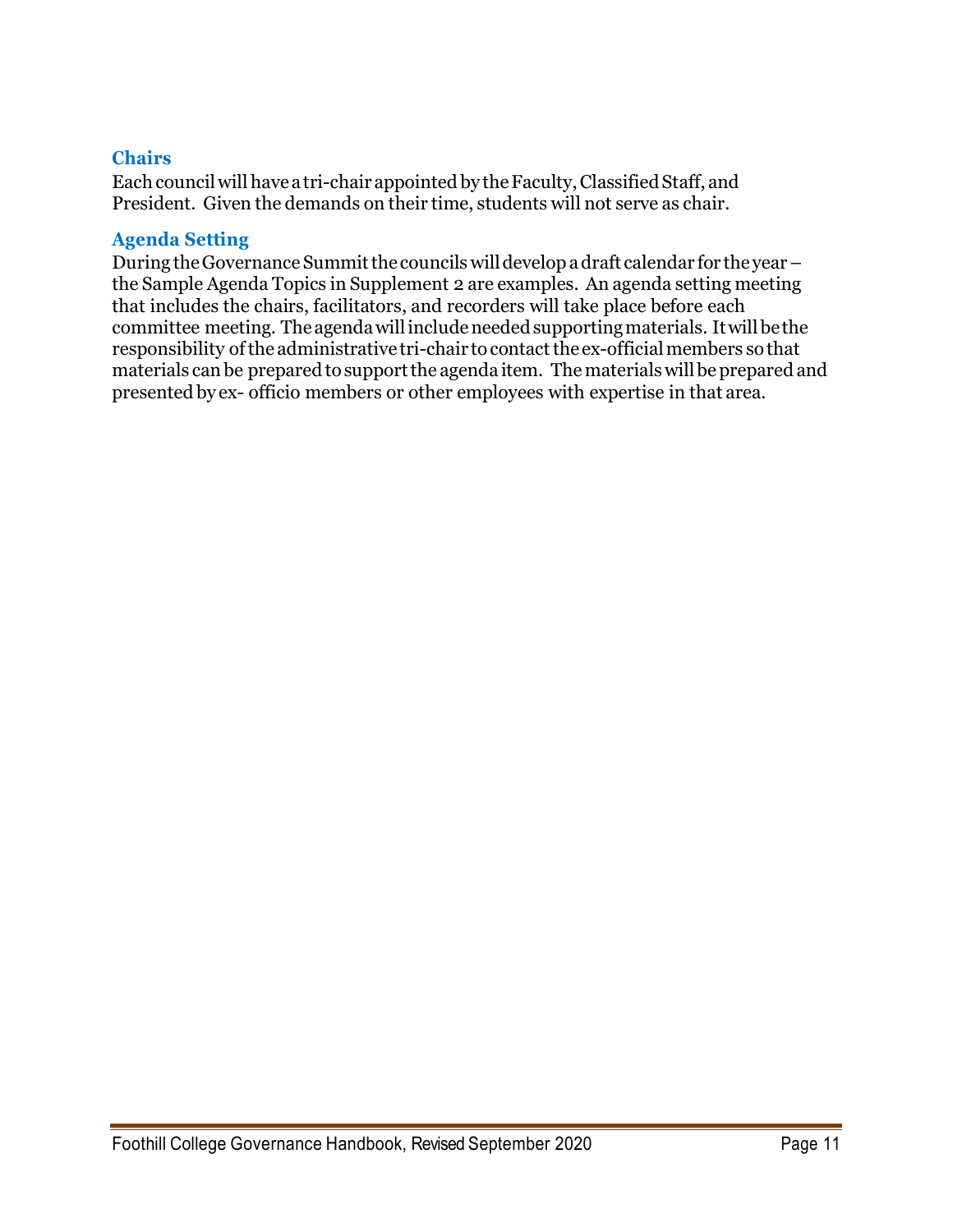#### **Governance Group Descriptions**

Each committee will have responsibility over specific topic areas related to the Educational Master Plan. It is recognized that some topic areas may overlap and new topic areas will emerge -- each council can address the topic and communicate their recommendation to the other councils.

**Council Charge:** The Charge of the councils is to monitor goals related to the Educational Master Plan, as well as supportingplans, including the strategic allocationof resources toachieve plangoals. TheCouncilhasresponsibility for overall college planning.

# **I. Advisory**

# **Council**

#### **Topic Areas**

Strategic objectives, college-wide planning, college resource allocation, prioritization of new full-time faculty hires (all funds), accreditation, program approval and discontinuance

# **II. Equity and Education Council Topic Areas**

Instruction, equity, basic skills, program Review, 3SP, workforce, transfer, assessment, online enrollment, dual enrollment

# **III. Community and Communication Council**

#### **Topic Areas**

Professional development, community education, service leadership, institutional learning outcomes, alumni, governance, communication

# **IV. Revenue and Resources Council**

# **Topic Areas**

Budget, technology, sustainability, facilities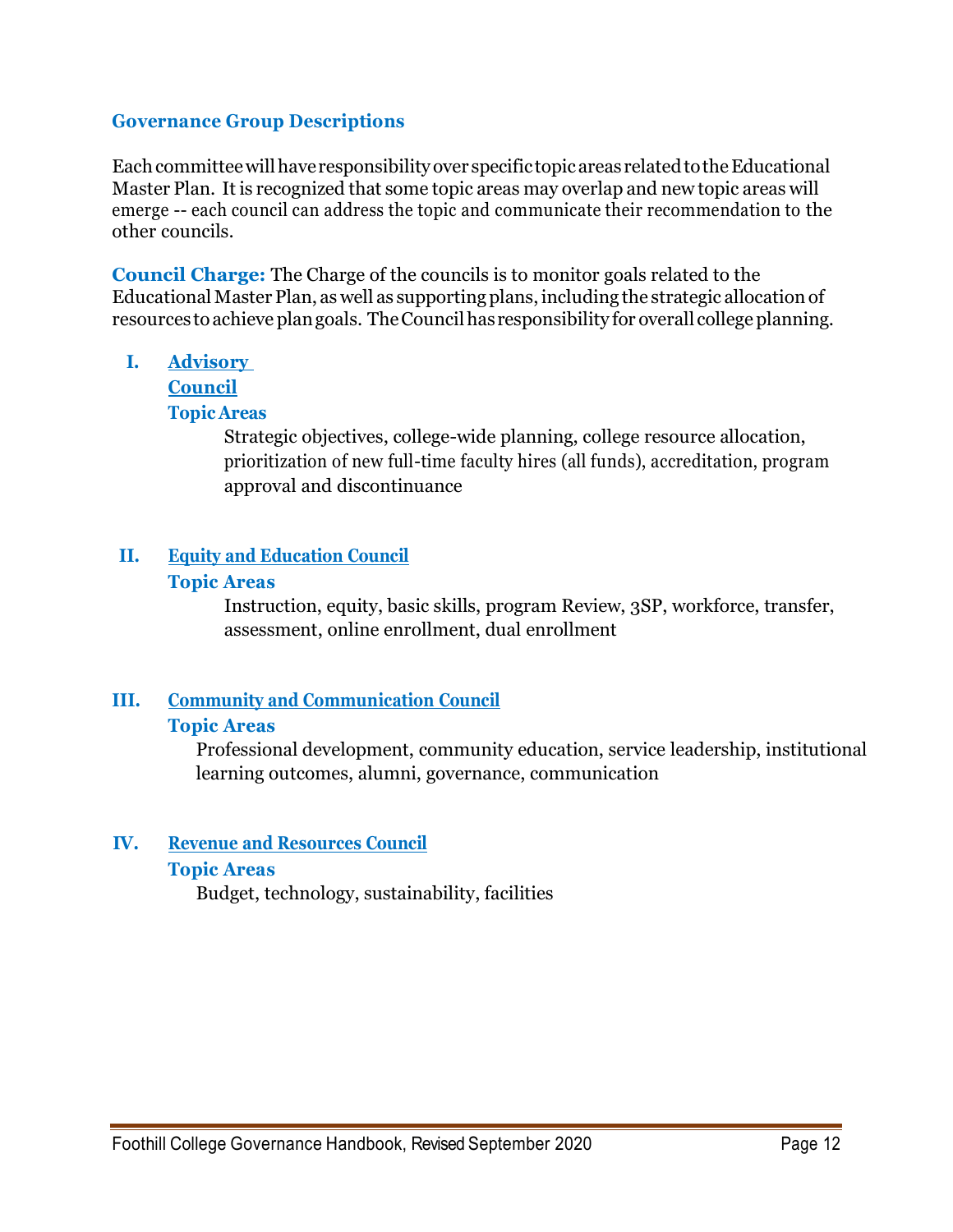# **Governance Council Meeting Schedule**

Governance councils (includingStudyGroups) willmeet onFridays. Please see the 2020/21 schedule in your Governance handbook for all scheduled council meetings.

Councils can decide if they want to meet more than once monthly or when to schedule a makeup meeting. Every effort should be made to ensure that all extra meetings should be scheduled at 11:00 AM or 1:30 PM on a Friday that does not already have a scheduled council meeting. If this is not possible, the tri-chairs should contact the three other councils to confirm that they will be holding a 9:00 AM Friday meeting.

N.B. For 2020/21 Governance meetings are scheduled on the first and third Fridays of each month to allow for staff to have more flexible schedules on the second and fourth Fridays.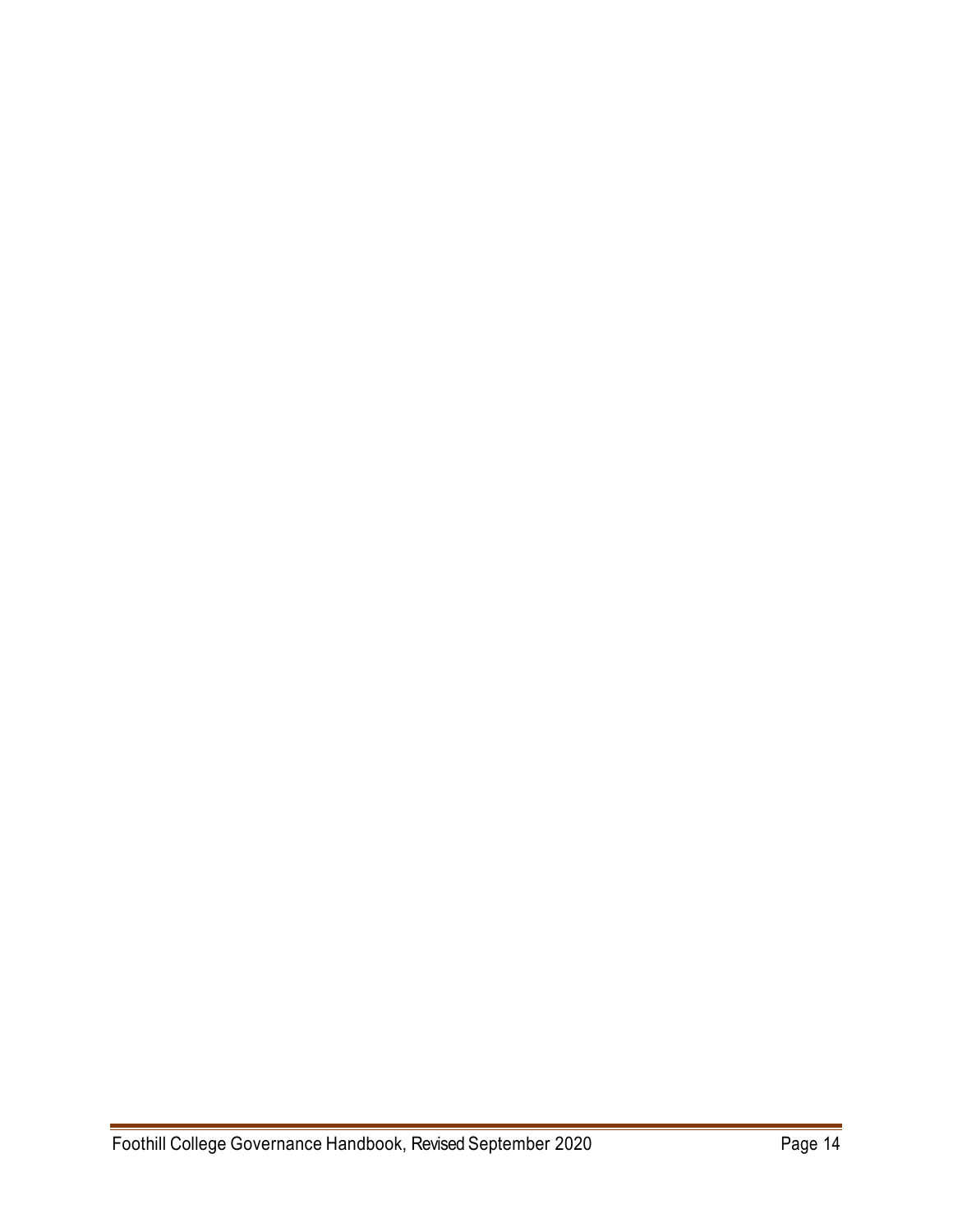# **Appendix A - Foothill College Quality Focused Essay**

**Create a new College participatory governance system that actively involves a majority ofCollegeemployeesandis recognizedbylearninganddialogueabouthowtoachieve College goals.**

Desired Goals/Outcomes

1. Redesign participatory governance system to include integrated planning that is the common denominator for promoting equitable student outcomes. Use the participatory governance meetings held in spring 2016 as a starting point. See minutes:

[http://www.foothill.edu/president/parc/parc\\_archive2015-16.php](http://www.foothill.edu/president/parc/parc_archive2015-16.php)

- 2. Developa more efficient participatory governance system that allows deeper involvement, including:
	- a) Student voice
	- b) Discussion of student learning and achievement information
	- c) Standard meeting times for committees and department discussions
	- d) Scheduling meeting times when classes are not in progress
	- e) An examination of incentives to promote involvement
	- f) Development of serviceoutcomes for the committees andarubricforongoing assessment
	- g) Developmentofaprocess thatintegratesCollegeplanningandallocation efforts based on Educational Master Plan goals and metrics
- 2. Developinformationtobeaddedtoemployeeorientation(facultyandstaff)onthe governance structure and how employee groups canparticipate.
- 3. Create Online/Hybrid competency-based training modules for governance committee onboarding.
- 4. Develop anonline communication systemby creating a "community of practice" around participatory governance committees.
- 5. Developamentoringsystemforparticipatorygovernanceinorder toshare institutional knowledge and effective practices.
- 6. Review and revise Governance Handbook to articulate each committee's charge, membership and communication responsibilities.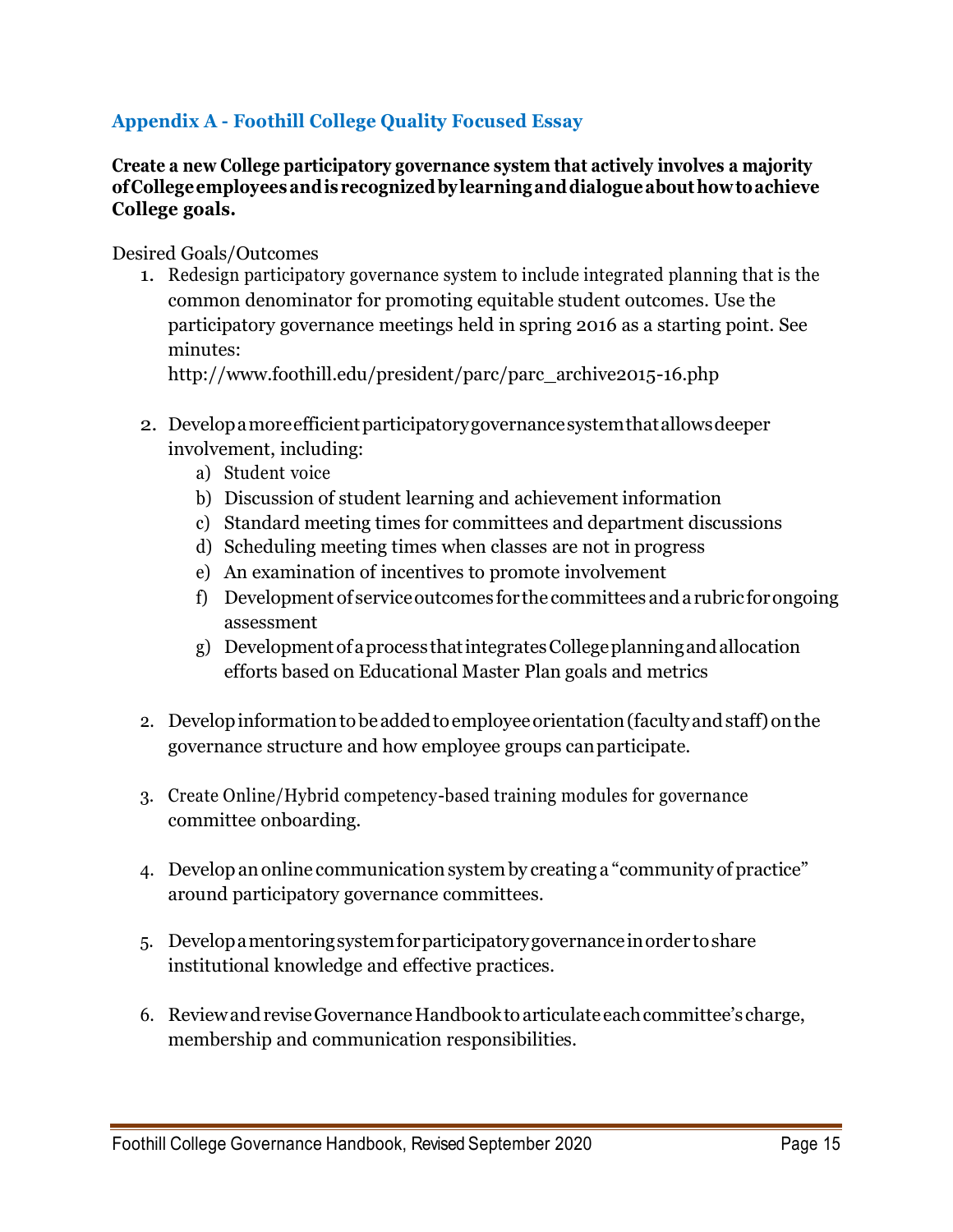# **Appendix B - FHDA Board of Trustees Policies Supporting Governance**

#### BP 3250 Institutional Planning

The Chancellor shall ensure that the District has and implements a broad-based, comprehensive, systematic and integrated system of planning that involves participatory governance representatives and appropriate segments of the college community, is supported by institutional research, and informs the District's resource allocation processes.

The planning system shall incorporate plans required by law or regulation, as well as plans for each major function of the District, including but not limited to:

- □ Long-range Educational or Academic Master Plan, which shall be updated periodically as deemed necessary by the governingboard
- Facilities Plan
- Technology Plan
- Equal Employment Opportunity Plan
- **Student Equity Plan**
- Student Success and Support Program Plan
- □ Transfer Center Plan
- **EOPS** Plan

The Chancellor shall ensure that the District maintains a commitment to the effectiveness of its ongoing planning process by systematically reviewing, evaluating and modifying, as appropriate, all parts of the planning system.

The Chancellor shall ensure that institutional plans contain goals, objectives, and measurable outcomes, are integrated into the annual budget process, and that the results of institutional planning are broadly communicated.

The Chancellor shall submit those plans for which Board approval is required to the Board and shall inform the Board periodically as to the status of the District's planning efforts.

> Approved 7/12/04 Amended and renumbered  $3/2/15$  (formerly BP3050)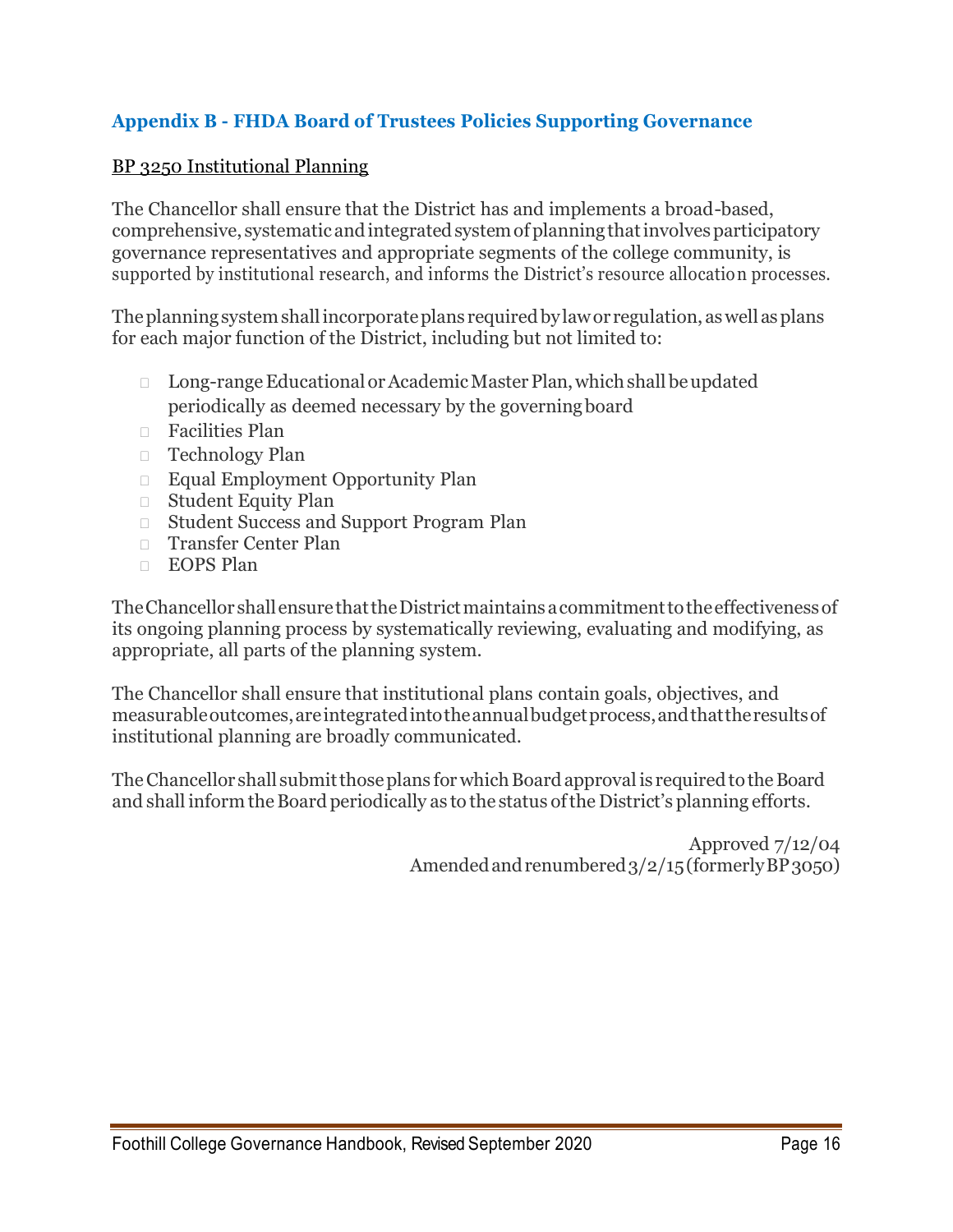# Other Board Policies on Governance

Board Policy 2222: Student Role in Governance

Board Policy 2223: Role oftheAcademic Senate inAcademic and Professional Matters Board Policy 2224: Role of Classified Staff in Governance

# ACCJC Accreditation Standard Related to Governance

Standard IV.B.3

Through established policies and procedures, the CEO guides institutional improvement of the teaching and learning environment by:

- $\Box$  establishing a collegial process that sets values, goals, and priorities;
- $\Box$  ensuring the college sets institutional performance standards for student achievement;
- $\Box$  ensuring that evaluation and planning rely on high quality research and analysis of external and internal conditions;
- $\Box$  ensuring that educational planning is integrated with resource planning and allocation to support student achievement and learning;
- $\Box$  ensuring that the allocation of resources supports and improves learning and achievement; and
- $\Box$  establishing procedures to evaluate overall institutional planning and implementation efforts to achieve the mission of the institution.

# ACCJC Standards Related to Participatory Governance

I.B.1 The institution demonstrates a sustained, substantive and collegial dialog about studentoutcomes,studentequity,academicquality,institutionaleffectiveness,and continuous improvement of student learning and achievement.

I.B.7 The institution regularly evaluates its policies and practices across all areas of the institution, including instructional programs, student and learning support services, resource management, and governance processes to assure their effectiveness in supporting academic quality and accomplishment of the mission.

IV.A.5Throughits systemofboardandinstitutionalgovernance,theinstitutionensuresthe appropriate consideration of relevant perspectives; decision making aligned with expertise and responsibility; and timely action on institutional plans, policies, curricular change, and other key considerations.

IV.A.7 Leadership roles and the institution's governance and decision-making policies, procedures, and processes are regularly evaluated to assure their integrity and effectiveness. The institution widely communicates the results of these evaluations and uses them as the basis for improvement.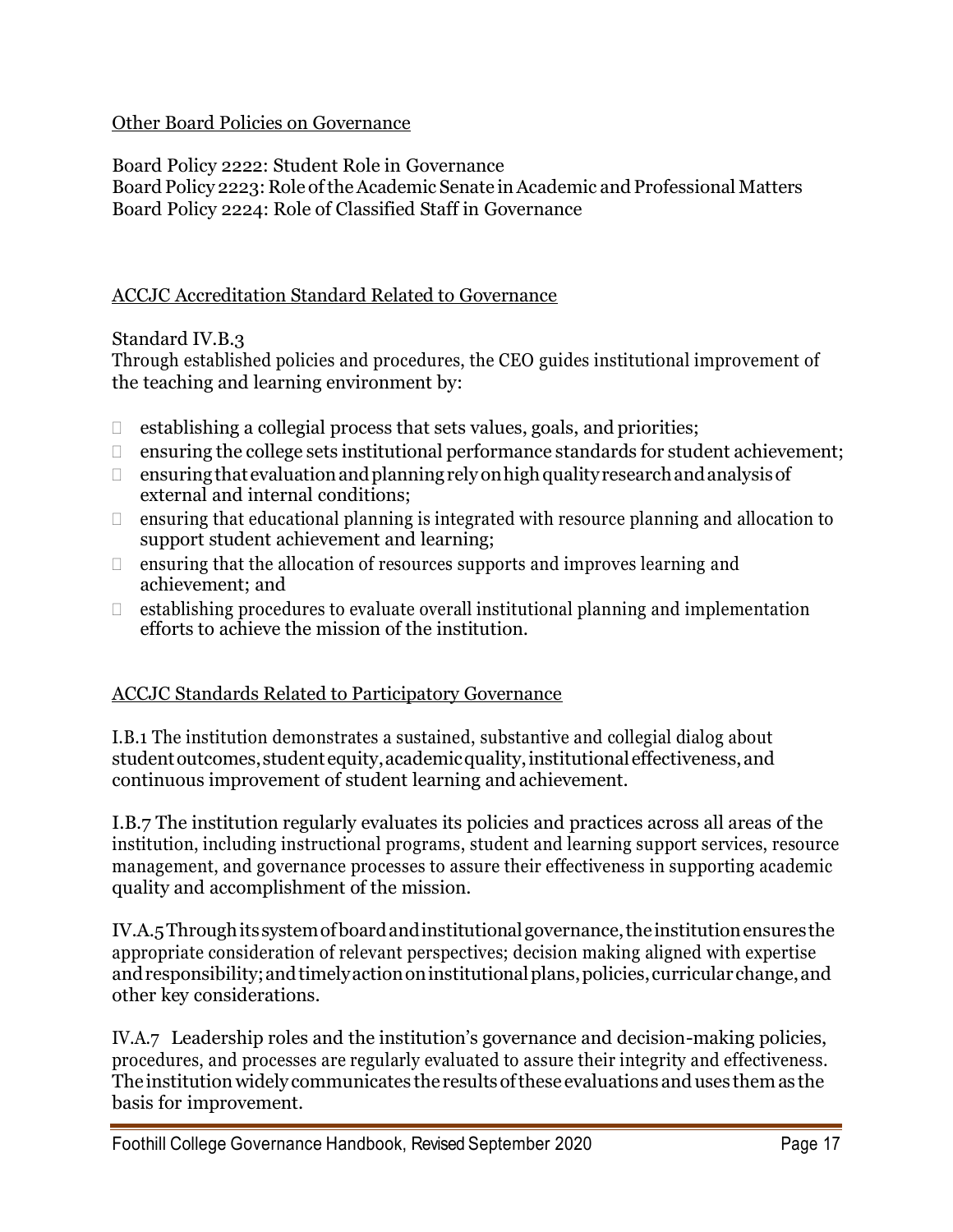# **Appendix C - Legal Definition of Governance in California Community Colleges**

Education Code defines Collegial Consultation as follows:

#### Education Code-70902

Establish procedures that are consistent with minimum standards established by the board of governors **to ensure faculty, staff, and students the opportunity to express their opinions at the campus level, to ensure that these opinions are given every reasonable consideration, to ensure the right to participate effectively in district and college governance**, and to ensure the right of academic senates to assume primary responsibility for making recommendations in the areas of curriculum and academic standards.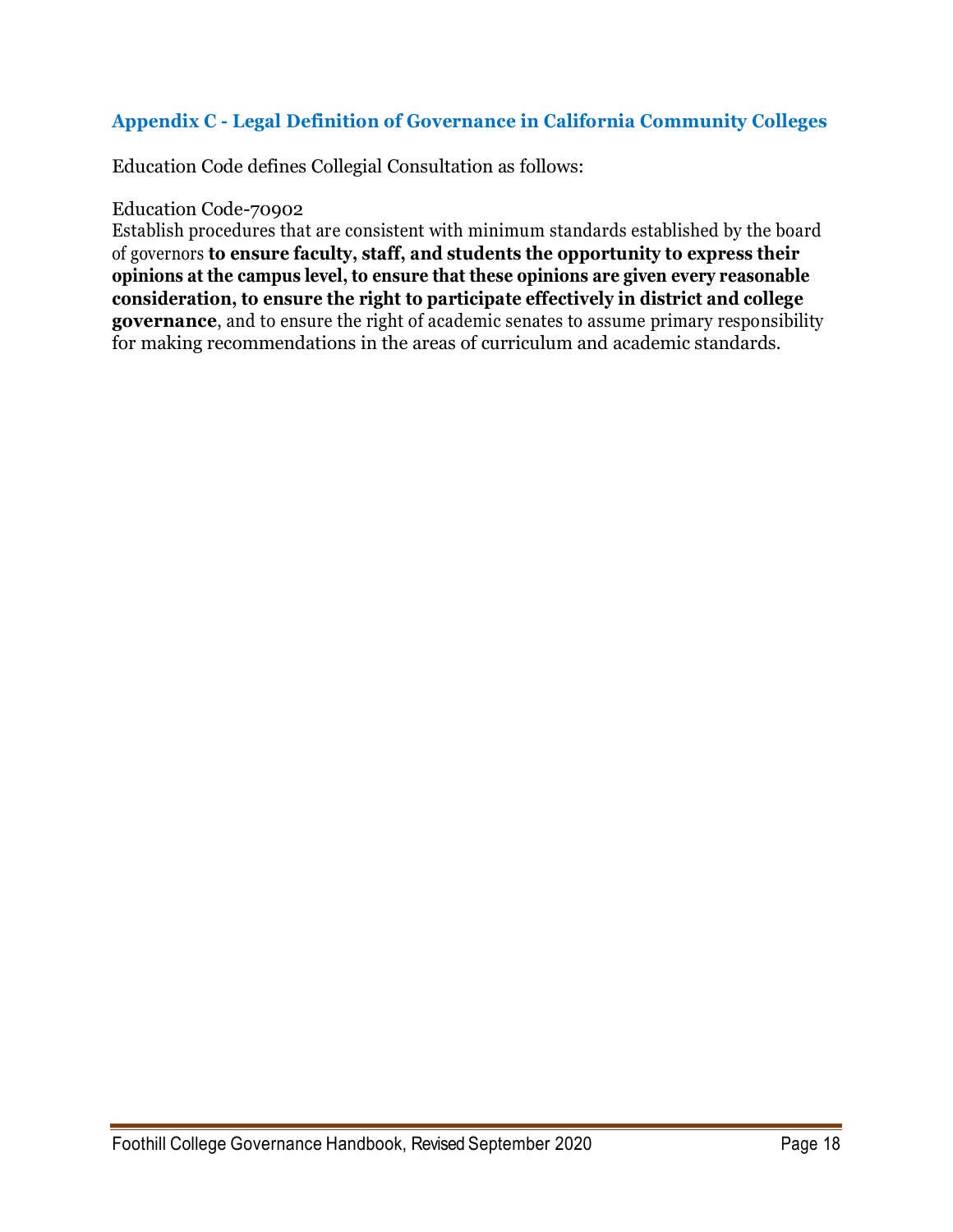# **Appendix D - Educational Master Plan Goals**

*These goals are approached in a way that exemplifies Foothill College's culture of innovation and problem solving, with emphasis on eliminating disproportionate impact among student groups:*

**Create a culture of equity that promotes student success, particularly for underserved students.**

- § Implement activities to improve achievement of student outcomes among those population groups experiencing disproportionate impact.
- § Reduce barriers and facilitate students' ease of access across the District and region.
- § Enhance support for online quality and growth for instruction and student services.
- § CollaboratewithK-12, adult education,andfour-year institutions inways that serve students and society.
- § Partner with business and industry to prepare students for the workforce.

#### **Strengthen a sense of community and commitment to the College's mission; expand participation from all constituencies in shared governance.**

- § Encouragestudentparticipationinleadershipandactivitiesoutsidetheclassroom (including service/work-based learning) that engages students with the College and the community.
- § Provide effective onboarding, support, and professional development for all college employees.
- § Encourage employee participation in leadership and activities that engages them with the College and the community.
- § Promoteconsistentandclearcommunicationinorder tocreateamoreinformed, cohesive and engaged community.
- § Increase lifelong learning opportunities for our community.
- § Promote decision-making that respects the diverse needs of the entire college community.

#### **Recognize and support a campus culture that values ongoing improvement and stewardship of resources.**

- § Increaseadvocacyatthestatelevel,increasegrantsandprivatedonationstosecure stable and sustainable funding, and manage college resources strategically.
- § Expand college practices and initiatives to support environmental stewardship.
- § Employ data-driven decision-making.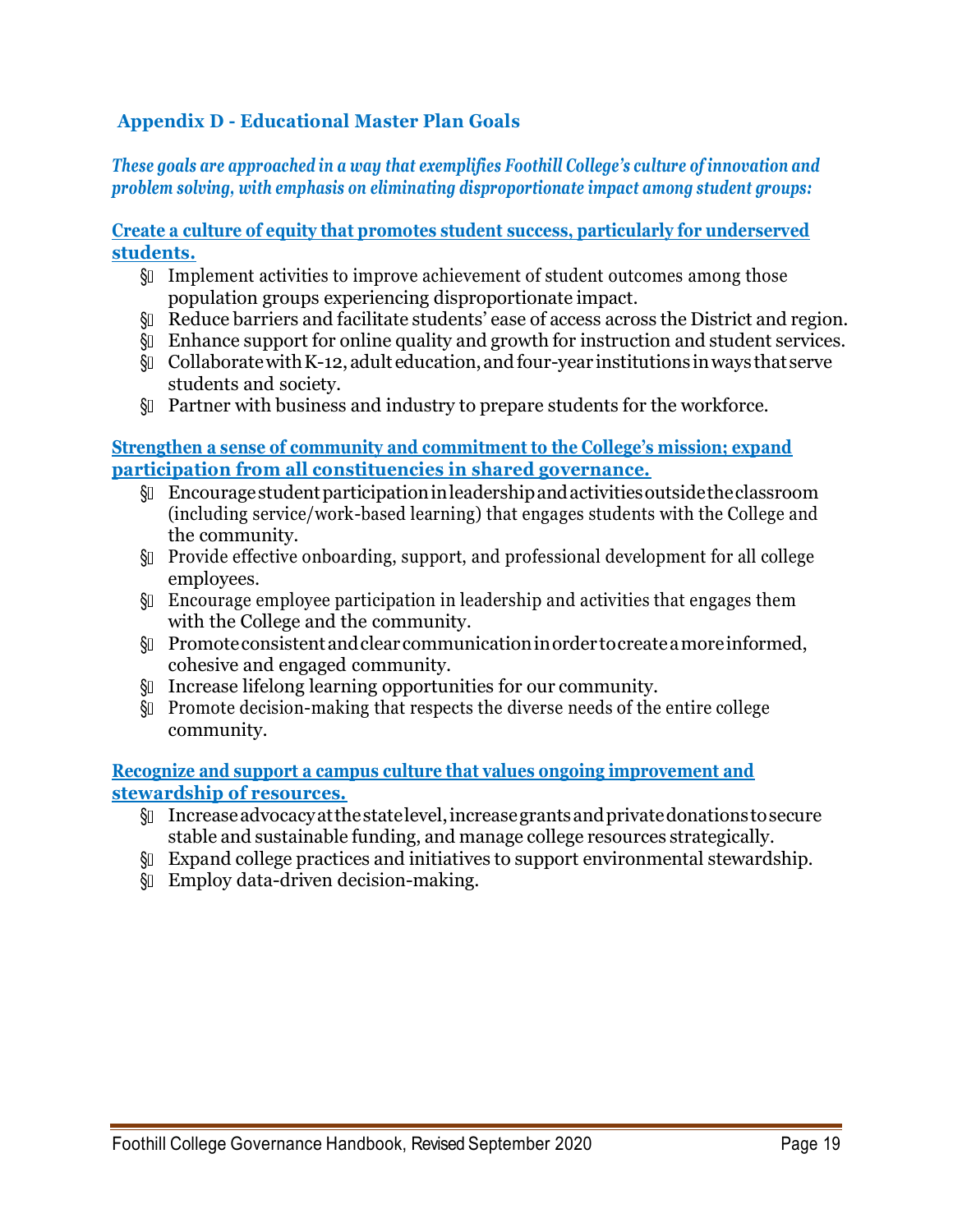# **Appendix E - Institutional Learning Outcomes**

#### **Definition of Foothill Institutional Student Learning Outcomes**

(aka the 4-Cs and Discipline Content or the 21st Century Learning Outcomes)

Learning outcomes encompass the whole student experience. Learning outcomes measure student success by course completion, grades, program persistence, degrees and certificates, and transfer rate, as well as by societal, technical, and workforce preparation after leaving Foothill. Foothill recognizes that students will be expected by transfer universities, employers, and society to demonstrate knowledge and skills beyond those of a specific discipline.These skills includewrittenandoral communication inEnglish, mathematics, critical and analytical thinking, creativity, teamwork, responsibility, and other proficiencies. Foothill has defined four core competencies (4-Cs) as its Institutional Learning Outcomes:

#### **Communication**

Demonstrate analytical reading and writing skills including evaluation, synthesis, and research; deliver focused and coherent presentations; demonstrate active, discerning listening and speaking skills in lectures and discussions.

#### **Computation**

Complex problem-solving skills, technology skills, computer proficiency, decision analysis (synthesis and evaluation), apply mathematical concepts and reasoning, and ability to analyze and use numerical data.

# **Creative, Critical, and Analytical Thinking**

Judgment and decision making, intellectual curiosity, problem solving through analysis, synthesis and evaluation, creativity, aesthetic awareness, research method, identifying and responding to a variety of learning styles and strategies.

#### **Community/Global Consciousness and Responsibility**

Social perceptiveness, including respect, empathy, cultural awareness and sensitivity, citizenship, ethics, interpersonal skills and personal integrity, community service, selfesteem, interest in and pursuit of lifelong learning.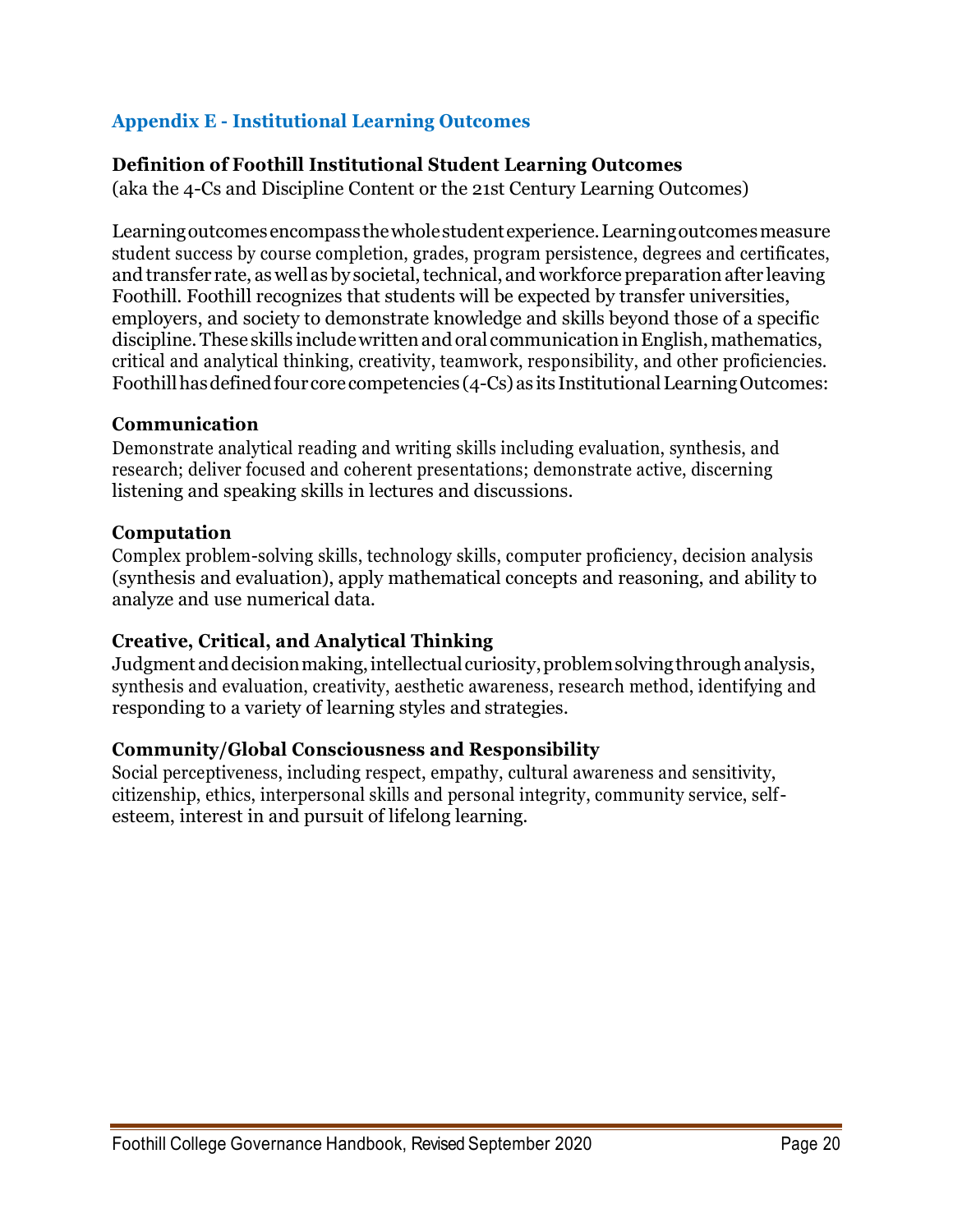Annual Supplemental Documents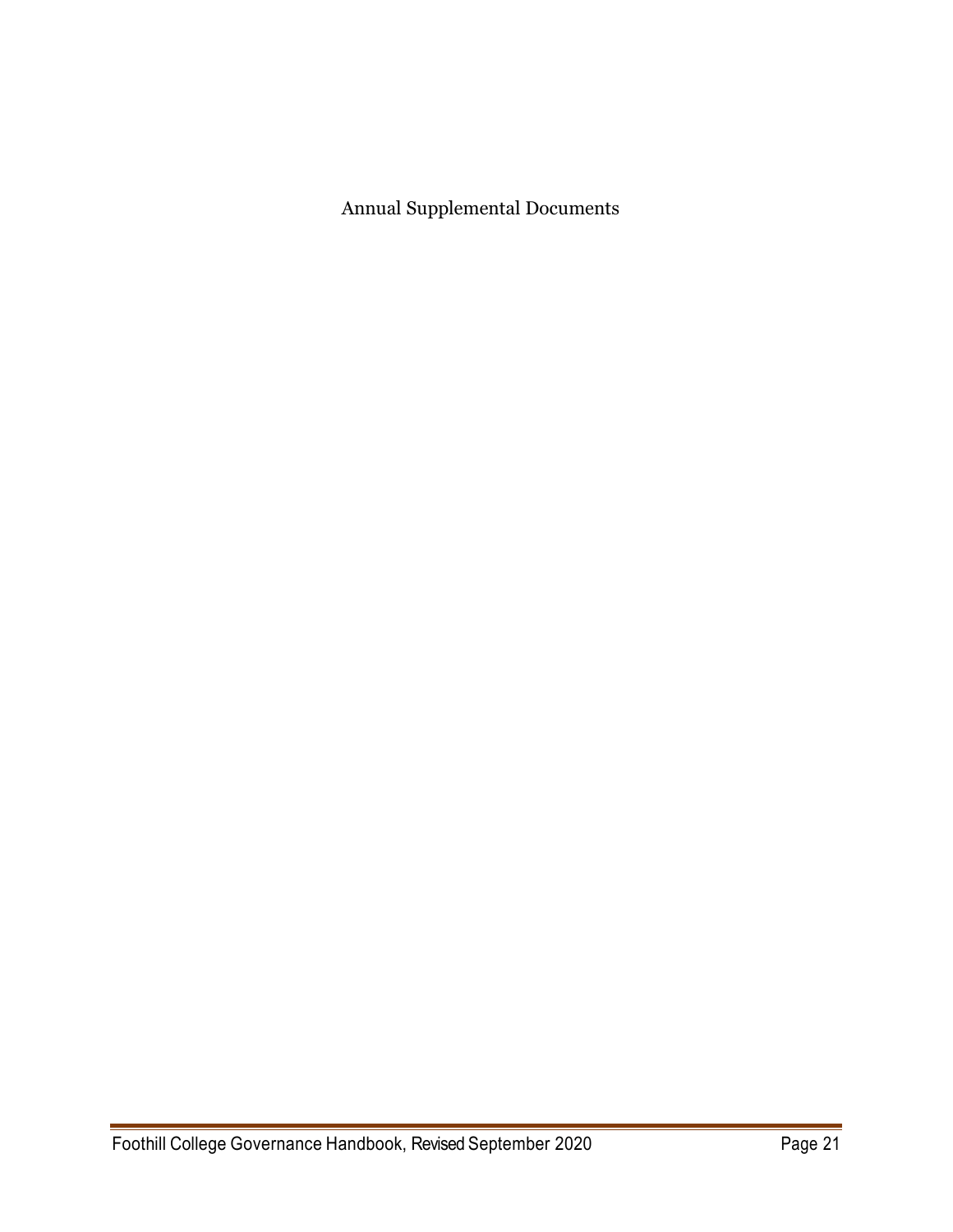# **Supplement 1 - Foothill College Governance Frequently Asked Questions (FAQs)**

# **1) Why do we need to redesign the GovernanceSystem?**

The current structure dates back to 2009-10. Workgroup members serve as representatives on PaRC. There is a perception by some that the role of members on PaRC regarding representation and communication are not clear (does a faculty trichair represent faculty or the workgroup?), that there were too many committees, confusion about the charge of each, and overlapping responsibilities. The annual governance survey often identified the need for improved communication of governance work. This was especially true of the 2016 governance survey, after which the college held a series of meetings regarding those results. In addition:

- $\Box$  Challenges with the governance system were identified in discussions for the development of the Educational Master Plan in spring 2015, culminating with the College goal to "expand participation from all constituencies in shared governance" adopted in fall 2015.
- $\Box$  Aseries of planning / governance structure meetings were held in spring 2016 to discuss the results of a governance structure survey.
- $\Box$  The Accreditation Leadership Summit in fall 2016 identified governance as a possible Quality Focused Essay topic, which was later adopted as part ofthe self-evaluation in May 2017.
- □ A Governance Retreat September 2017 discussed the need for a new governance system that fosters engagement around strategic objectives rather than operational issues (such as the design of brochures).
- $\Box$  In 2017-18 the Governance Leadership Council began by assessing the strengthsandweaknessesofthecurrentmodelandtheneedfor change.
- 2) **How were Governance Re-design Leadership Council members chosen?** Each Senate (Academic, Classified, Student) appointed 4 members, with the President appointing 2 managers.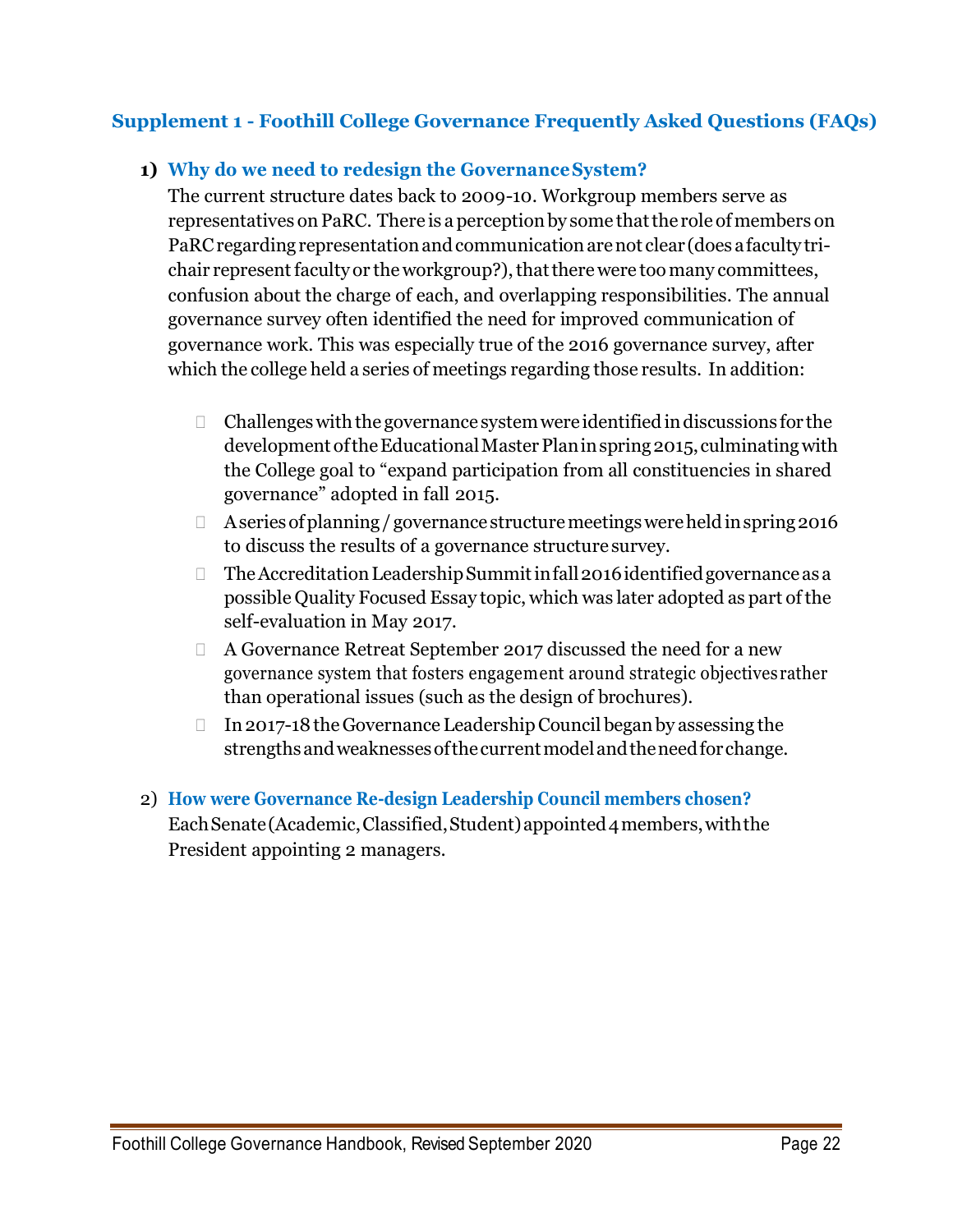# **3) What is the Foothill College philosophy on Governance?**

The principles adopted by the Governance Redesign Leadership Council include:

- a. Governance should allow participants to feel engaged andempowered.
- b. Governance should be fun allowing us to brainstorm ideas together.

The focus of the governance committees will be on the assessment of progress on the Educational Master Plan and related college plans:

- Planning
- □ Strategic allocation of resources [Implementation]
- Evaluate / review / assess institutional effectiveness (I.E.)
- $\Box$  Re-plan identify changes to the plan

Governance may also involve the opportunity to share information and get feedback on issues facing the college.

# **4) How many committees will the new Governance Model include?**

The new governance model will follow the Educational Master Plan goals and will include a committee for each goal area (Equity and Education, Community and Communication, Revenue and Resources), as well as a committee for overall college planning (College Advisory Council on Educational Excellence). There will be four independent governance committees. The Academic and Classified Senates will continue to operate, as well as subcommittees of the Academic Senate such as Curriculum. Operational committees(suchasfinancialaidscholarshipreaders)will continue to operate.

# **5) How many members will each committee have?**

Committees will have 12 members in total with four members from Faculty, three from Classified Staff, three from Students, and two from Managers. A member can only serve on one committee.

- 6) **How will committees make recommendations?** Each committee will act independently to set the calendar and agenda. Each committee can make recommendations directly to the President. All recommendations will be made in writing following a standard template.
- 7) **Whenwillcommitteemeetingsbescheduled?** Committeemeetingswillbe scheduled for Friday afternoons. Equity and Education the first Friday, Community and Communication the second, Revenue and Resources the third, and the College Advisory Council on Educational Excellence the fourth. Committees can decide if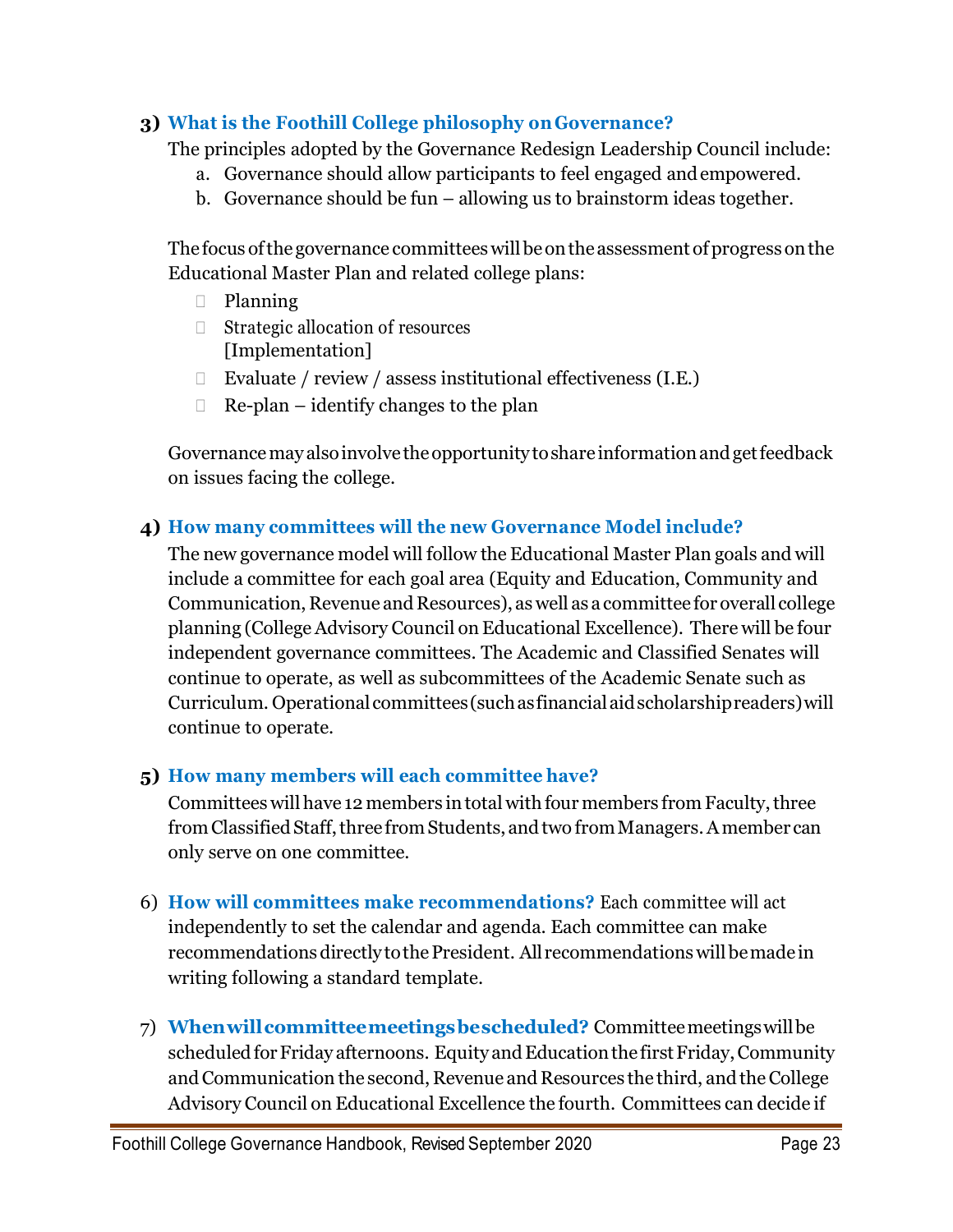they want to meet more than once monthly or when to schedule a makeup meeting due to a holiday.

- 8) **Who will appoint members to committees and decide on the length of appointments?** It will beuptothe Senates (Academic,Classified,AFSC) andthe President (for administrators) to make decisions on appointments to the committees, including Chairs, terms, and term limits. The Senates may want to consider staggering the terms, but it is up them. In the future the Senates may also wish to select Chairs from members whom have already served on the committee to foster continuity over time. It is recommended that council members serve a maximum of two years at a time to allow for new council members to step onto each council every year.
- 9) **What role willfacilitators and recordersplay and who will appointthem?** Each committee will be assigned a facilitator and arecorder. Facilitators and recorders will be Foothill employees, but not members of the committee (they will not vote, they will not be a tri-chair) and will be appointed by the President and assigned to a committee for a whole year. Facilitators and recorders will sit in on agenda setting meetings.

Facilitators will prepare and distribute the agenda (using a standard template) in sufficient time to meet Brown Act requirements. During the meeting the facilitator will be responsible for encouraging participation from all committee members, calling on members to speak (so as to avoid members talking over each other), keeping the discussion connected to the agenda item, and keeping the discussion within the meeting time. The facilitator will summarize actions prior to voting, and will allow adequate time for additional discussion necessary prior to having the committee vote on an action to be taken. There may be a monthly meeting for facilitators toshare informationacross committees (thiswillalsoprovideabackup just in case a facilitator can't make a meeting).

Recorderswillnotetopicsofdiscussion,pointsmade,andagreement/disagreement onpointsmade inreasonabledetail sothatuponreview, communitymemberscould easily understand what wasdiscussed at ameeting. Recorders are responsible for taking and posting / sharing the draft minutes ofthe meeting within a week of the meeting using a standard template. Recorders may also act as a backup if a facilitator cannot make a meeting.

It is recommended that facilitators and recorders serve a maximum of two years at a time on each council.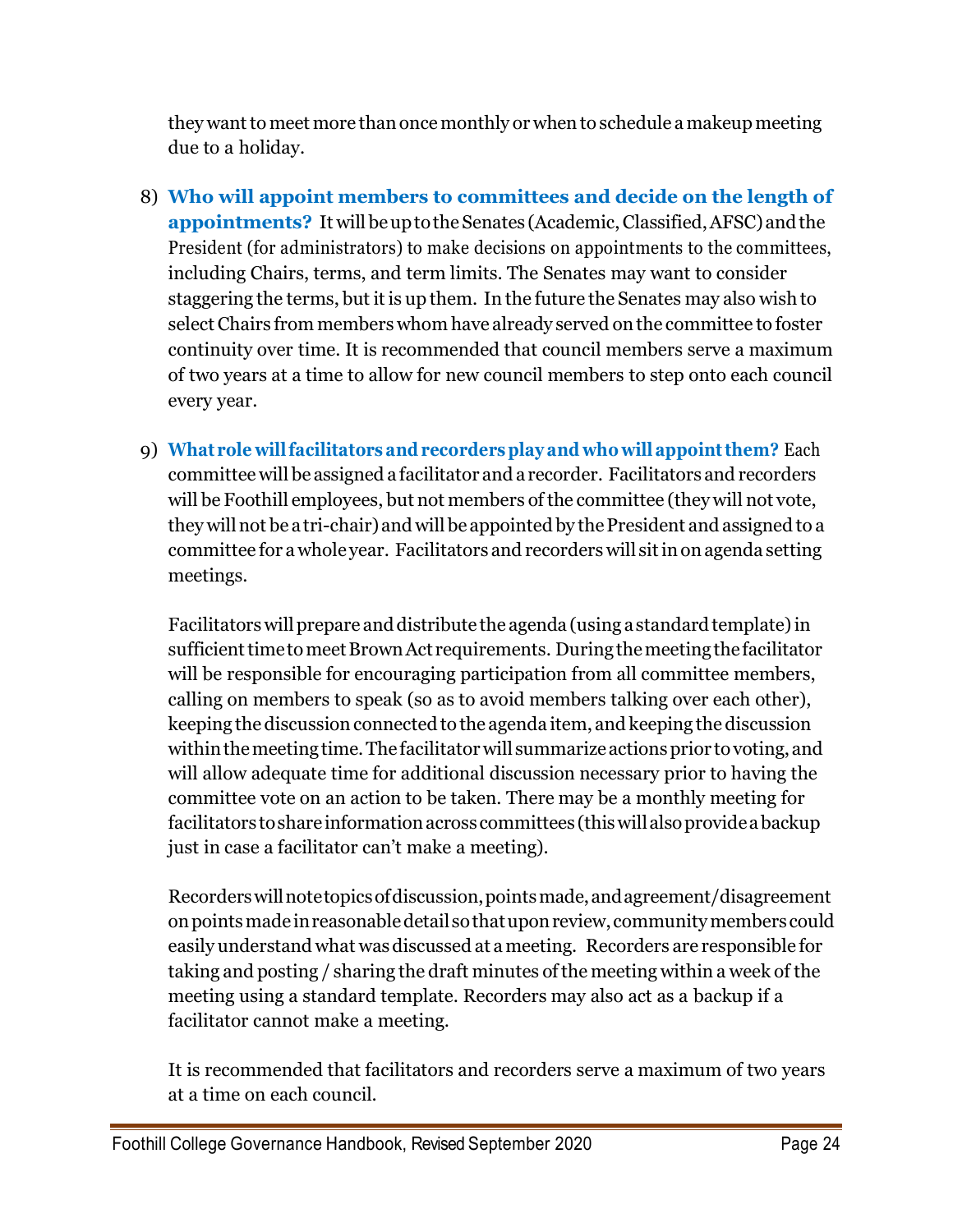# **10) Will there be subcommittees?**

There will be no standing subcommittees. However, the creation of a study group for a committee may be deemed necessary to aid in carrying out the committee's charge. Committees may appoint members to one or more study groups that will meeting for a defined period of time and present their findings and recommendations to the committee.

The study group will be chaired by a member of the Educational Master Plan committee. The study group could be made up of some of the members of the committee or the committee could appoint anentirelydifferent groupofmembers from the Foothill community. Where possible, the committee will consider its needs during the September Governance Summit and make an announcement at that meeting. This does not preclude the announcement of anewstudy groupmid-year.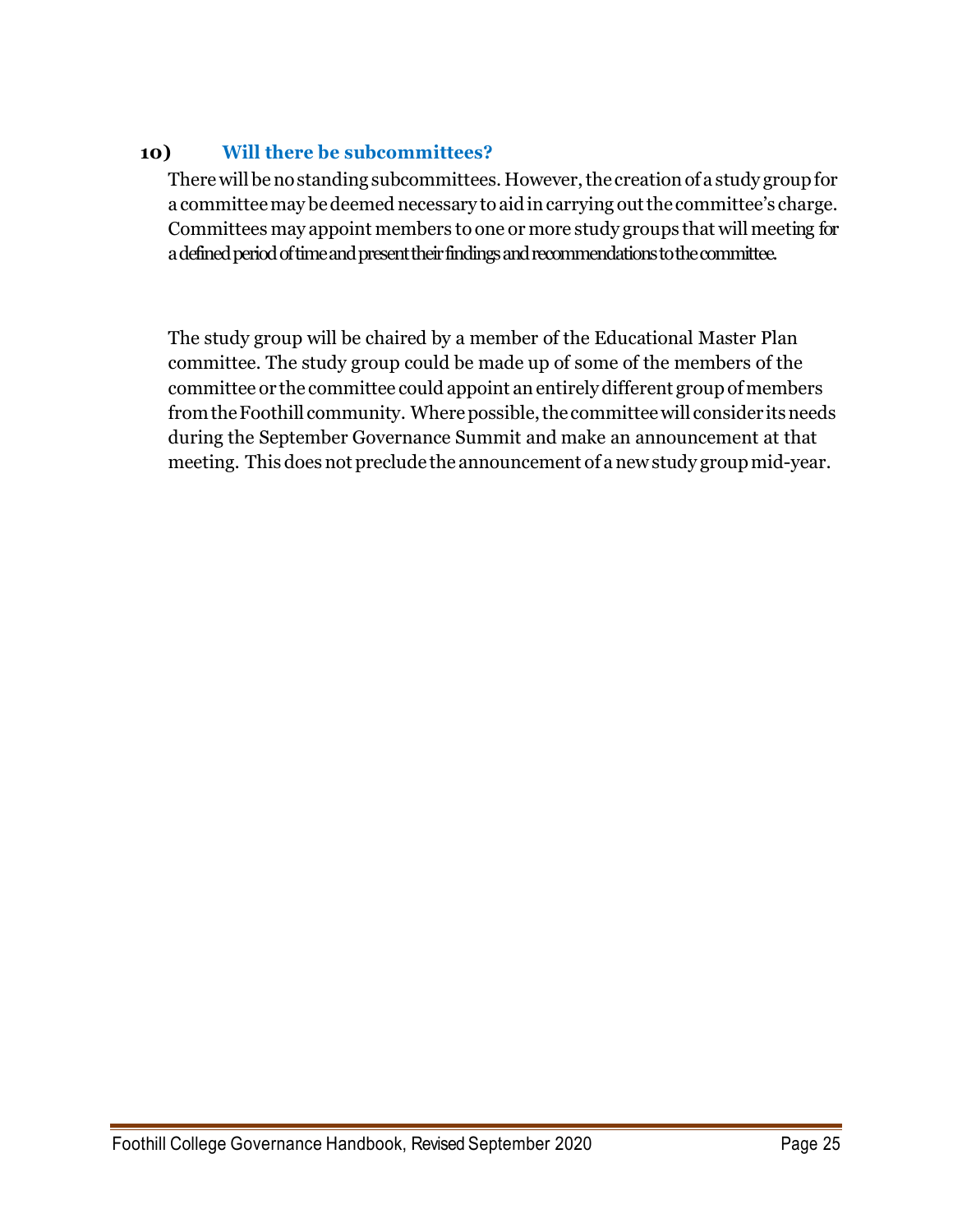# **11)How will committees communicate with eachother?**

Each committee may act to share information or a recommendation to another committee if they believe it would be important for another committee to consider, given the charge. The committee will do so in writing using a standard template.

# **12) Can anyone attend the meetings?**

All meetings are open to the Foothill College community and everyone is welcome and encouraged to sit in on, and participate in, committee meetings.

# **13) What if I can't make it to campus – can I view the meeting online?**

All meetings will be broadcast via video conferencing. The meetings will not be recorded. For 2020/21 all meetings will be conducted using the Zoom online conferencing platform.

# **14) Who do committee members represent?**

Committee members are expected to represent the constituent groups that appointed them. Itis expected thatthe tri-chair will report back totheir respective Senates in writing / or verbally after each meeting.

# **15) Are alternatives allowed to replace absencemembers?**

Attendance in-person is encouraged.

# **16) Who are the committee chairs?**

Each committee will have a tri-chair appointed by the Faculty, Classified Staff, and President. Given the demands on their time, students will not serve as chair.

# **17) How will actions of the committees becommunicated?**

A governance webpage will include up-to-date information on each committee. Representativeswillreporttotheir constituentgroupsaftereachmeeting. Acampuswide email blog (Foothill College Fusion) will publish monthly updates.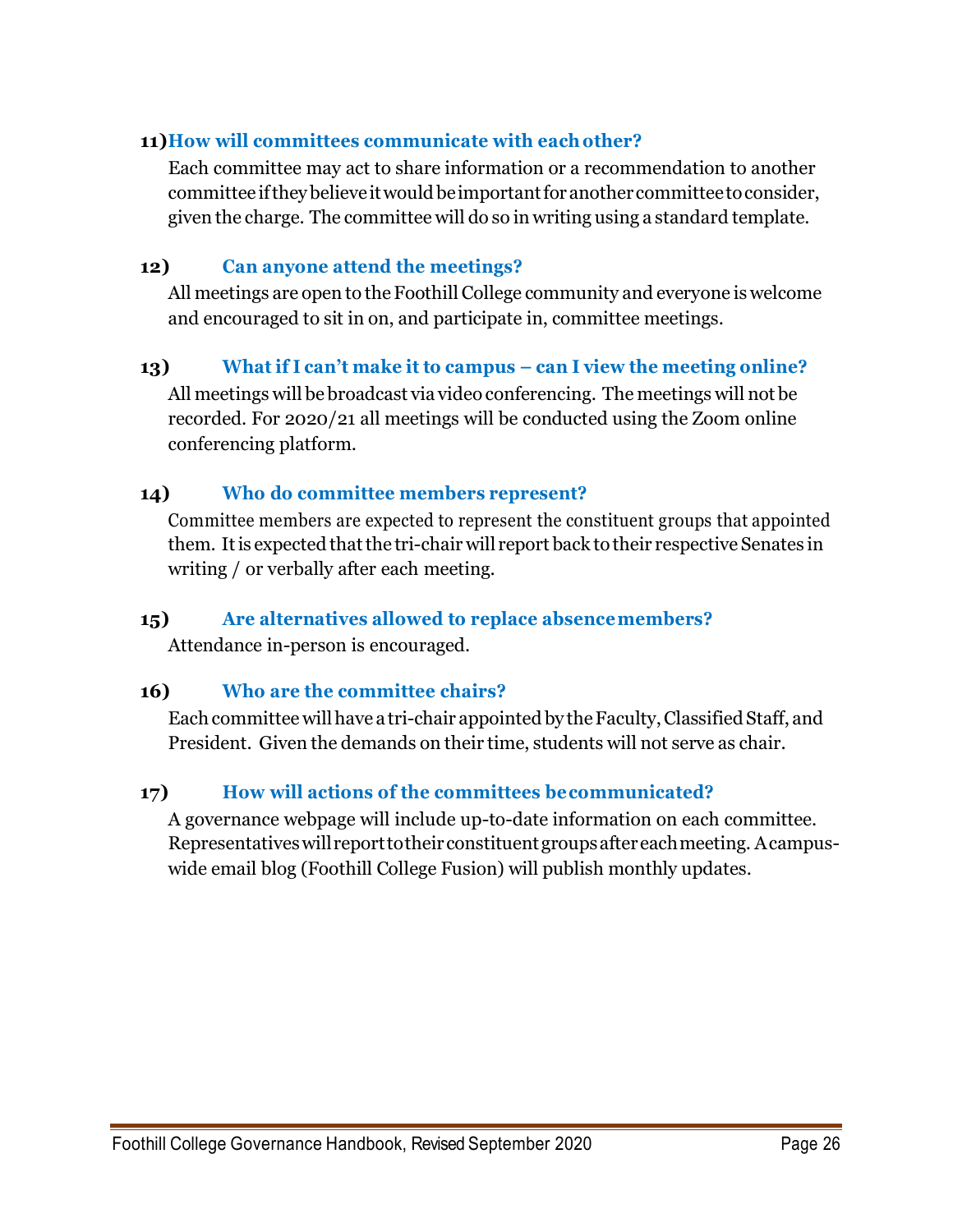# **18) What is the Governance Summit?**

Each September (before classes) the representatives of all the governance committees will come together for training. Committees will have time to meet separately and plantheir calendar for the year. Committees will also have the opportunity to share their calendars and the appointment of Study Groups.

# **19) When will the changes go into effect?**

Once approved by PaRC in spring 2018, the constituent groups will make appointmentseffectivefall2018.Committeeswillreviewtheprocessafterthefirst year and propose revisions to the Governance Handbook for year two.

# **20) What will happen to Program Review?**

The Equity and Education committee will review programs reviews. Identification of programs for discontinuance will be reviewed by theAdvisory Council which will make a final recommendation to the President.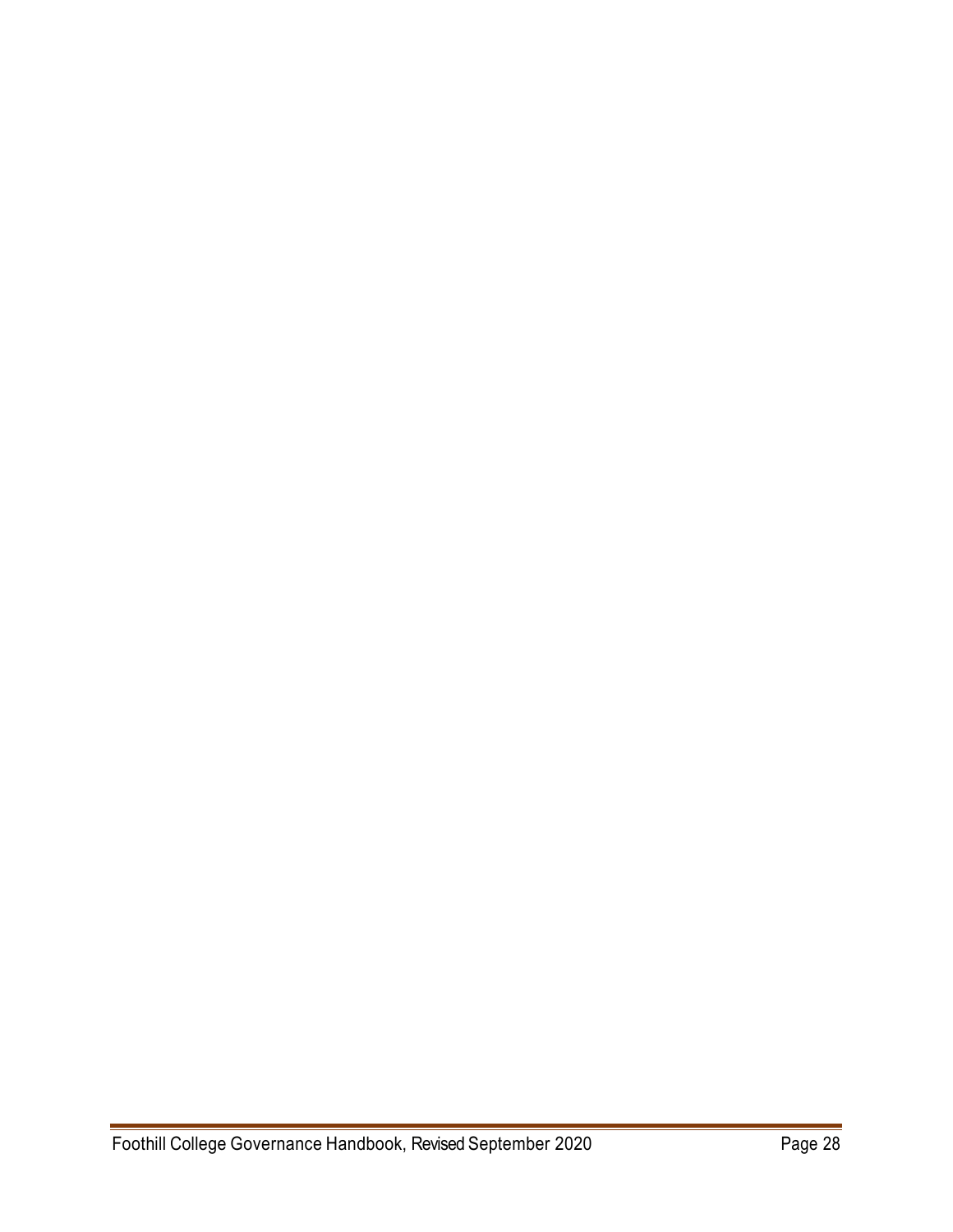# **Supplement 3 - Sample Governance Agenda for Annual Summit**

A Governance Summit will take place in September each year. All council members, as well as Senate(s) Leadership will be invited.

# Key Agenda Items

- I. Orientation on Governance
- II. Review prior year strategic objectives
- III. Discuss upcoming year strategic objectives
- IV. Councils meet to discuss schedule for the year
- V. Councils report out on schedule and proposed studygroups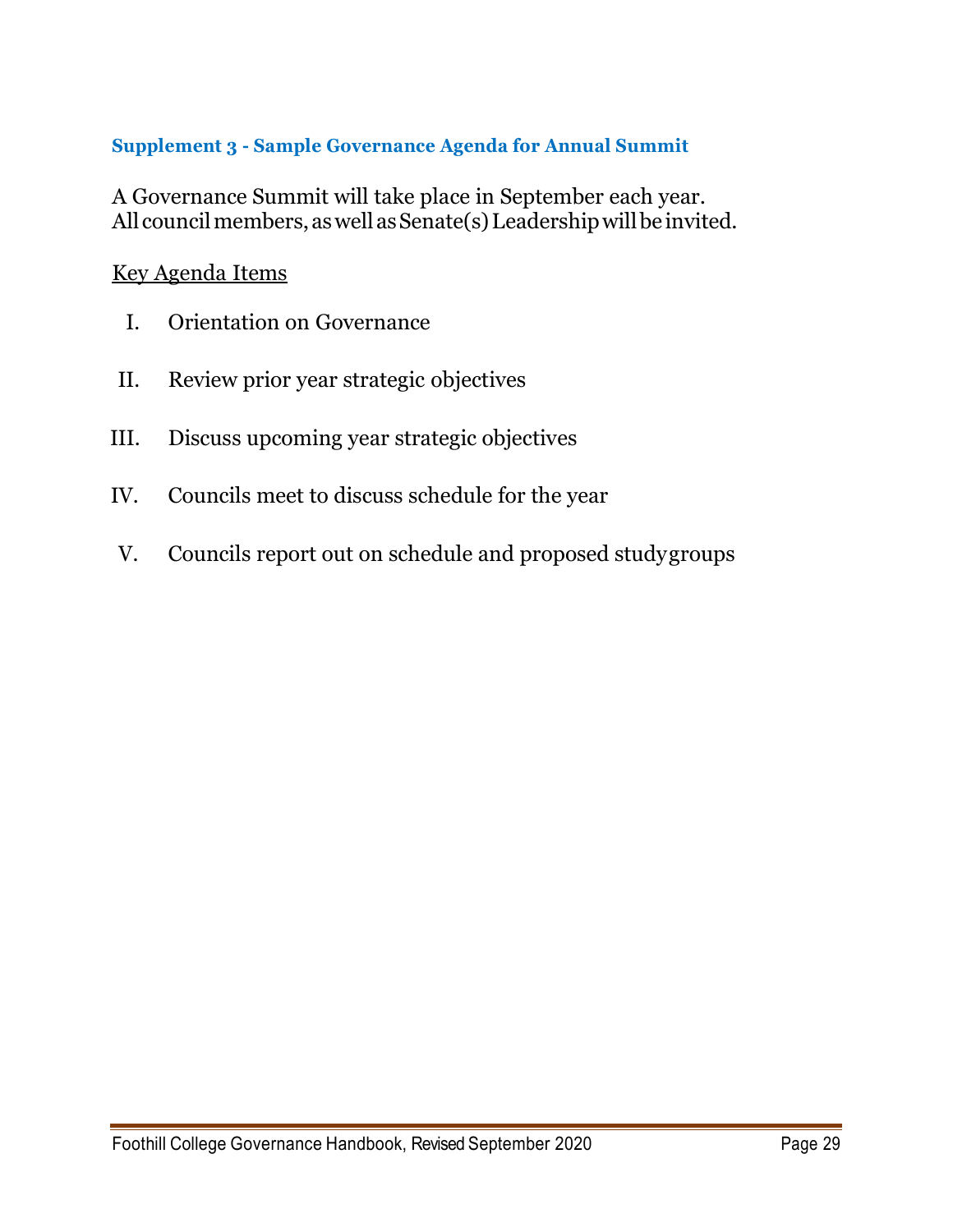# **Supplement 4 - Governance Council Member "Job Description"**

#### **Responsibilities**

- $\Box$  Provide input on the strategic direction of the college, including monitoring institutional plans.
- $\Box$  Keep informed of the activities of the college and the wider issues that affect its work.
- □ Express your opinions and perspectives.
- $\Box$  Share comments/positions taken by the constituency group that appointed you.
- $\Box$  Cometomeetings prepared to participate and carry feedback from the constituent group.
- $\Box$  Read the agenda and the materials thoroughly in advance of the meeting.
- $\Box$  Report back to the constituent group the information discussed and actions taken in the council.
- $\Box$  Listen respectfully to all participants during committee meetings and actively engage in meeting topics.

#### Qualifications

- □ Understanding of and commitment to Foothill College's mission and values.
- □ An openness to hear a variety of opinions and perspectives.

- $\Box$  The term of office for council members is specified in your appointment.
- $\Box$  The role generally requires a commitment of 3-5 hours per month, but may fluctuate depending on reading/discussions necessary to be properly informed to participate in council work.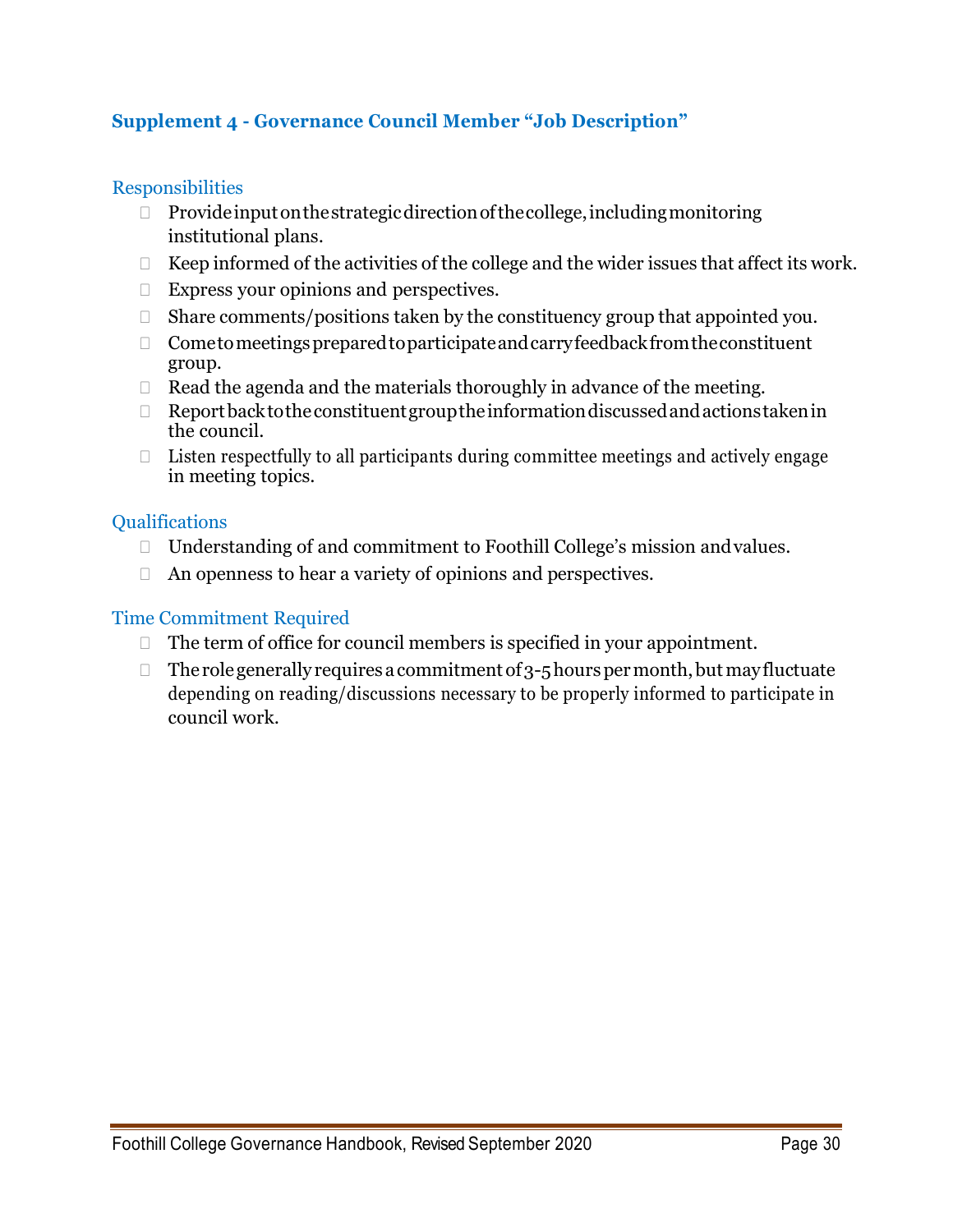#### **Facilitator**

Each council will be assigned a facilitator. Facilitators will be Foothill employees but not members of the council (they will not vote, they will not be a tri-chair). They will be appointed by thePresident and assigned toacouncil for anacademic year. Facilitators will sit in on agenda setting meetings.

#### **Responsibilities**

Facilitatorswillprepareanddistributetheagenda(usingastandardtemplate)insufficient time to meet Brown Act requirements. During the meeting, the facilitator will be responsible for encouraging participation from all committee members, calling on members to speak (so as to avoid members talking over each other), keeping the discussion connected tothe agenda item, and keeping the discussion withinthemeeting time.The facilitatorwill summarize actions prior to voting, and will allowadequate time for additional discussion necessary prior to having the committee vote onan action to be taken. Facilitators will use Green, Red, and Yellow cards – calling on thosewith Yellow and Red cards in particular as a way to facilitate the sharing of dissenting opinions. There may be a monthly meeting of facilitators to share information across councils (this will also provide a backup just in case a facilitator can't make a meeting).

# Suggestions for Developing Meeting Agendas

- $\Box$  Have a clear purpose for the meeting and communicate that purpose on the agenda.
- $\Box$  List whom will be the speaker for each agenda item (if other than facilitator).
- $\Box$  Don't include too much into one meeting and consider including time blocks for specific items -this indicates relative importance of items and helps people prioritize.
- $\Box$  Scheduleimportantitemsearly in the meeting to ensure sufficient time for discussion.
- $\Box$  Work with your tri-chairs to plan the meeting in advance, and use the agenda as a checklisttomake sure youhavetherightdocuments,people, andother resources at the meeting.
- $\Box$  Circulate the agenda at least 72 hours in advance along with any materials and include a description and proposed outcome for eachitem.

# Qualifications

- □ Understanding of and commitment to Foothill College's mission and values.
- □ An openness to hear a variety of opinions and perspectives.

- □ One year appointment.
- $\Box$  The role generally requires a commitment of 3-5 hours permonth.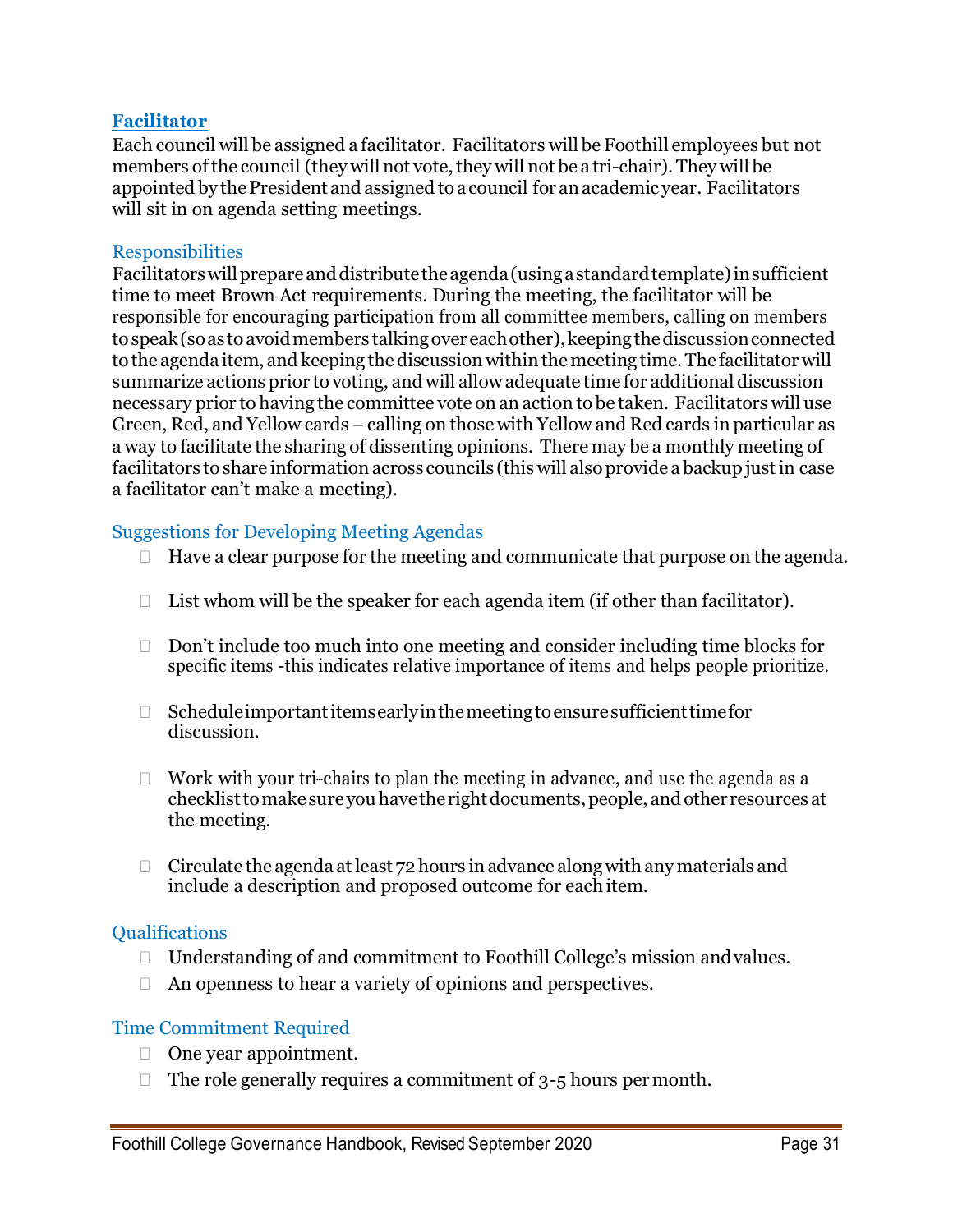#### **Recorder**

Each councilwill be assigned a recorder. Recorders willbeFoothill employees but not members of the council (they will not vote, they will not be a tri-chair). They will be appointed by the President and assigned to a council for an academic year. Recorders will sit in on agenda setting meetings.

#### **Responsibilities**

Recorders will note topics of discussion, points made, and agreement/disagreement on points made in reasonable detail so that upon review, community members could easily understandwhatwasdiscussedatameeting.Recorderswill repeat adecisionthatwasmade by the council, as they understood it, so as to accurately reflect actions/decisions inthe meeting minutes. Recorders are responsible for taking and posting / sharing the draft minutes of the meeting within a week of the meeting using a standard template.

#### Items to Include in Meeting Minutes

- $\Box$  A listing of members present, members absent and guests present
- $\Box$  Summaries of reports given
- $\Box$  Points made on agenda topics
- $\Box$  Links to reports shared at the meeting
- $\Box$  Decision or action taken on all action items

#### **Oualifications**

- □ Understanding of and commitment to Foothill College's mission and values.
- $\Box$  An openness to hear a variety of opinions and perspectives.

- One-year appointment.
- $\Box$  The role generally requires a commitment of 3-5 hours permonth.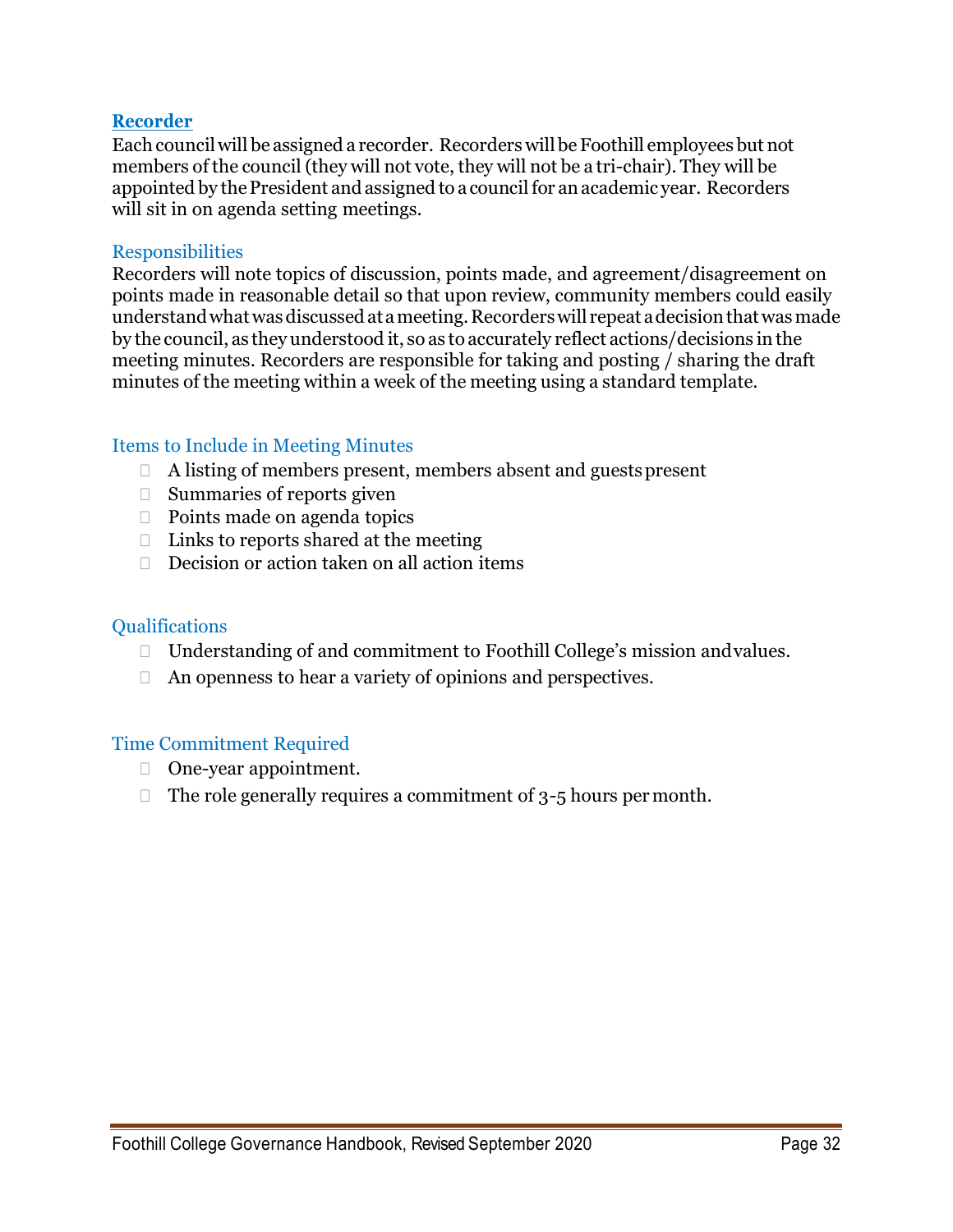# **Chair**

The Chairs will be appointed by the Senates (Academic and Classified) and the President (for administrators). Inthefuture,theSenatesmay alsowishtoselectChairs frommembers whom have already served on the council to foster continuity over time.

#### **Responsibilities**

- Meet to prepare an agenda that will foster engagement
- $\Box$  Report on the status of action items
- $\Box$  Conduct an annual evaluation of the committee
- $\Box$  Be fully informed and inform fully ensure all members have the information they need to make informed decisions and take part indiscussions
- $\Box$  Request materials/presenters in advance for items on the agenda

#### **Oualifications**

- □ Understanding of and commitment to Foothill College's mission and values.
- □ An openness to hear a variety of opinions and perspectives.

- □ One-year appointment.
- $\Box$  The role generally requires a commitment of 3-5 hours permonth.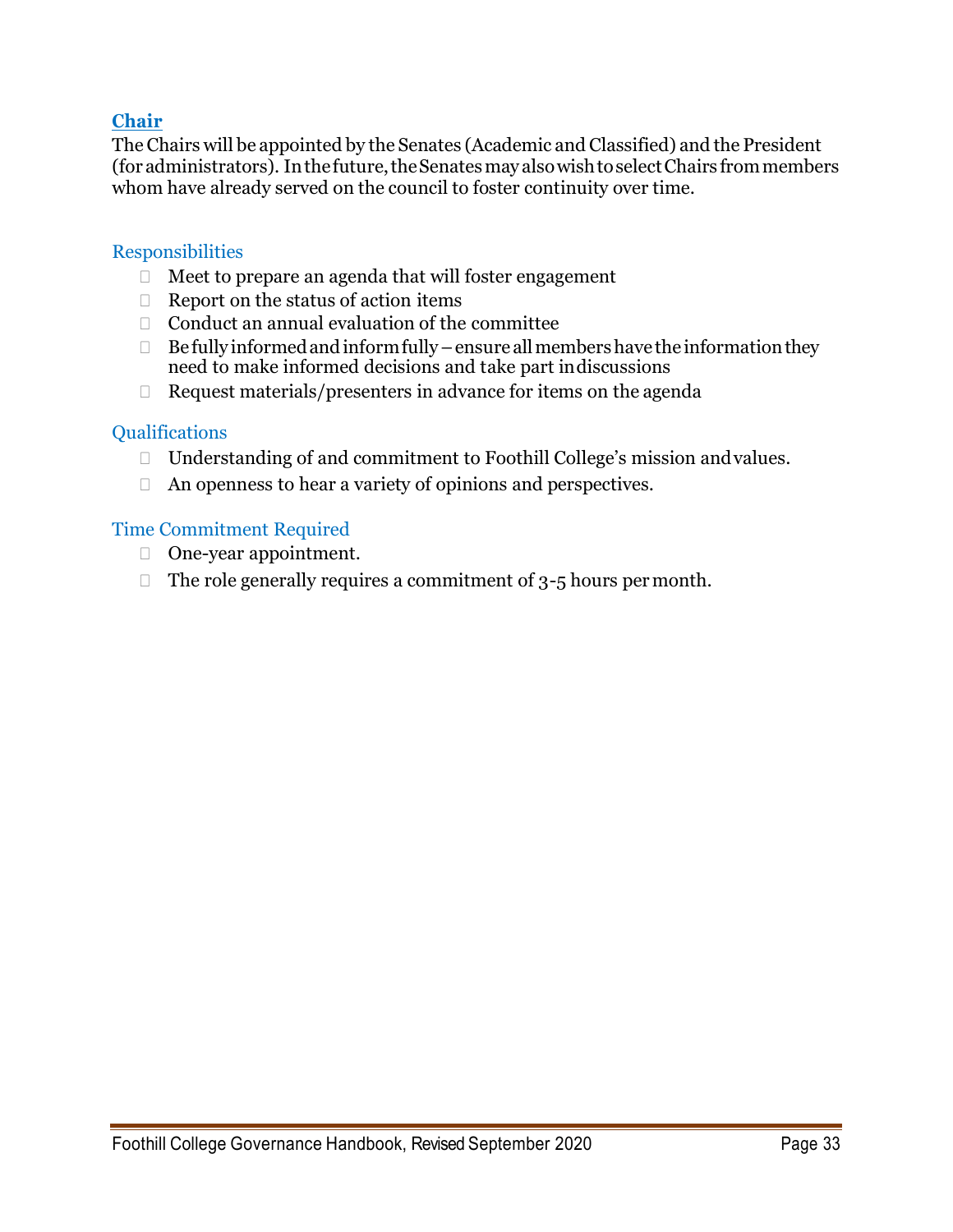# **Ex-officio**

Ex-officio members will be appointed by the President each year.

#### Responsibilities

- $\Box$  Support council discussions with information and materials.
- $\Box$  Request materials/presenters in advance for items on the agenda.

# Qualifications

- □ Understanding of and commitment to Foothill College's mission and values.
- An openness to hear a variety of opinions and perspectives.

- □ One-year appointment.
- $\Box$  The role generally requires a commitment of 3-5 hours per month.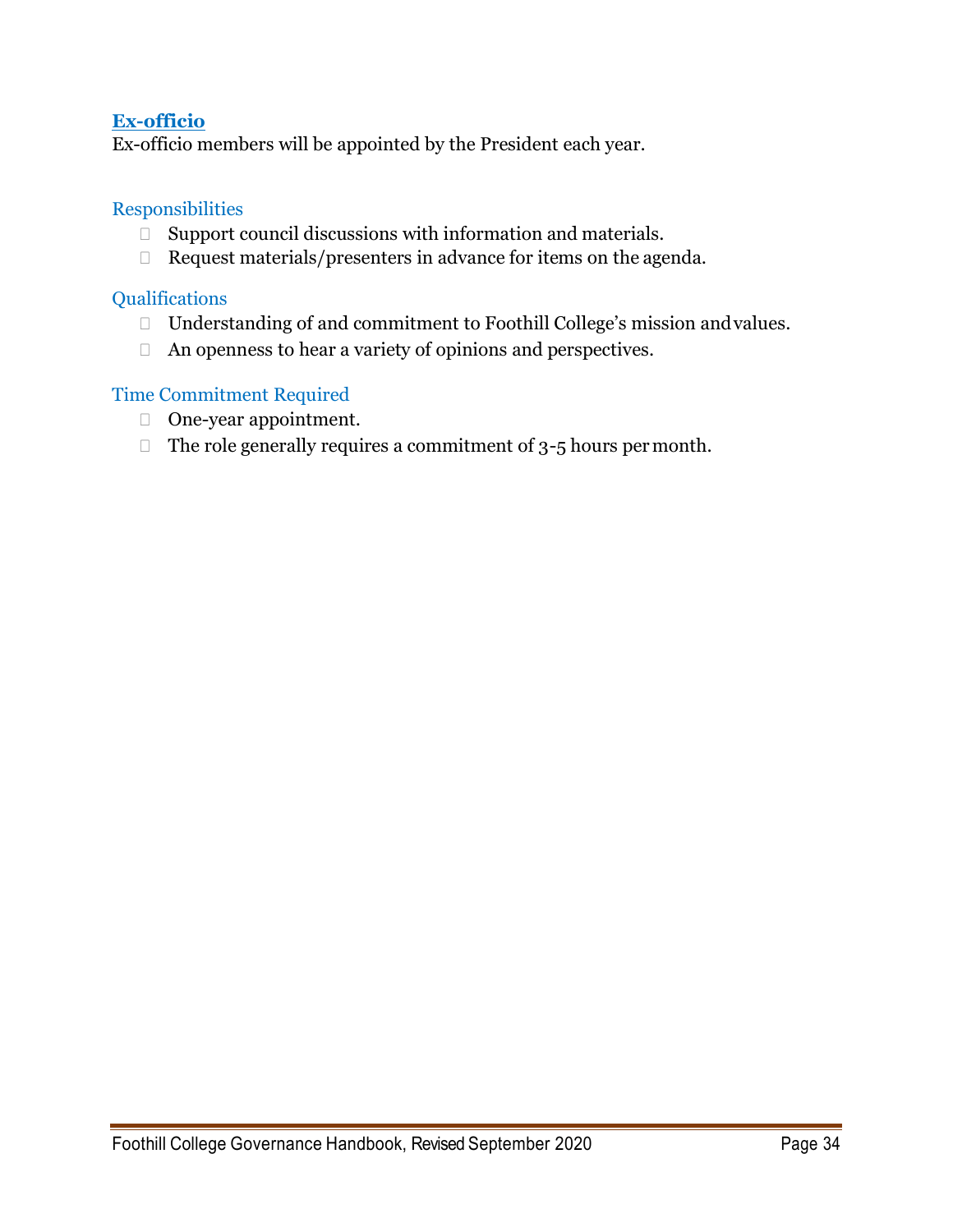# **Supplement 4 - Governance Templates**

The following sample templates are included in the pages below:

- I. Agendas
- II. Meeting Minutes
- III. Recommendations to the President
- IV. Recommendations to another council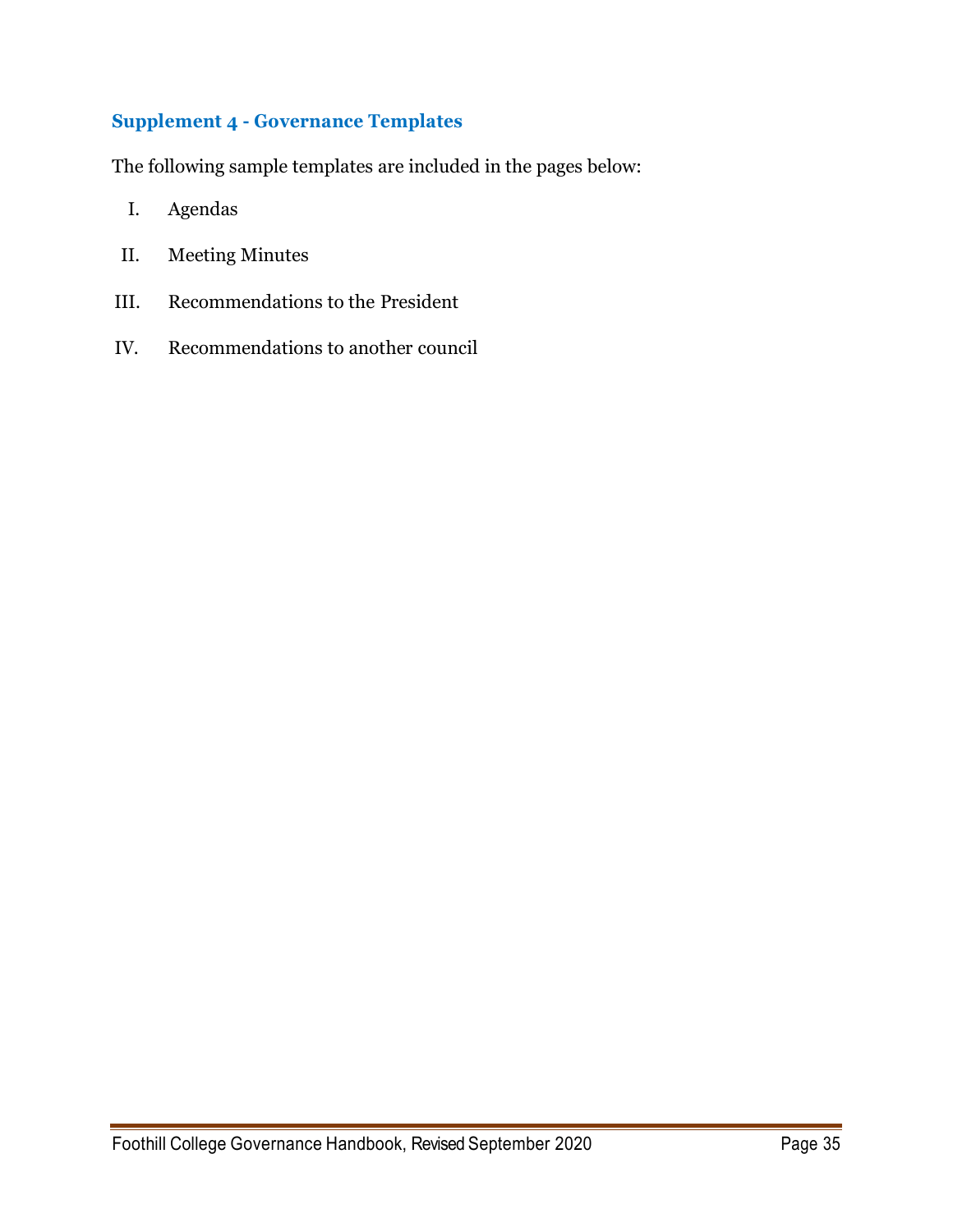# Governance Council Agenda Date, Time, Location

#### MEETING AGENDA

Members:

| <b>ITEM</b> | <b>TIME</b> | <b>TOPICS</b> | <b>PRESENTE</b><br>$\mathbf R$ | <b>ACTION</b> |
|-------------|-------------|---------------|--------------------------------|---------------|
| 1.          |             |               |                                |               |
| 2.          |             |               |                                |               |
| 3.          |             |               |                                |               |
| 4.          |             |               |                                |               |
| 5.          |             |               |                                |               |

Attachment(s):

Foothill College Mission Statement

Believingawell-educatedpopulationis essentialtosustainingandenhancingademocratic society,FoothillCollege offersprograms and services that empower students toachieve theirgoals asmembers oftheworkforce, as future students, and as global citizens.We workto obtain equity in achievement of student outcomes for allCalifornia student populations, and are guided by our core values ofhonesty, integrity, trust, openness, transparency, forgiveness, and sustainability. Foothill College offers associate degrees and certificates in multiple disciplines, and a baccalaureate degree in dental hygiene.

2017-2018 Strategic Objectives (E2SG)

- Equity
- Enrollment
- Service Leadership
- Governance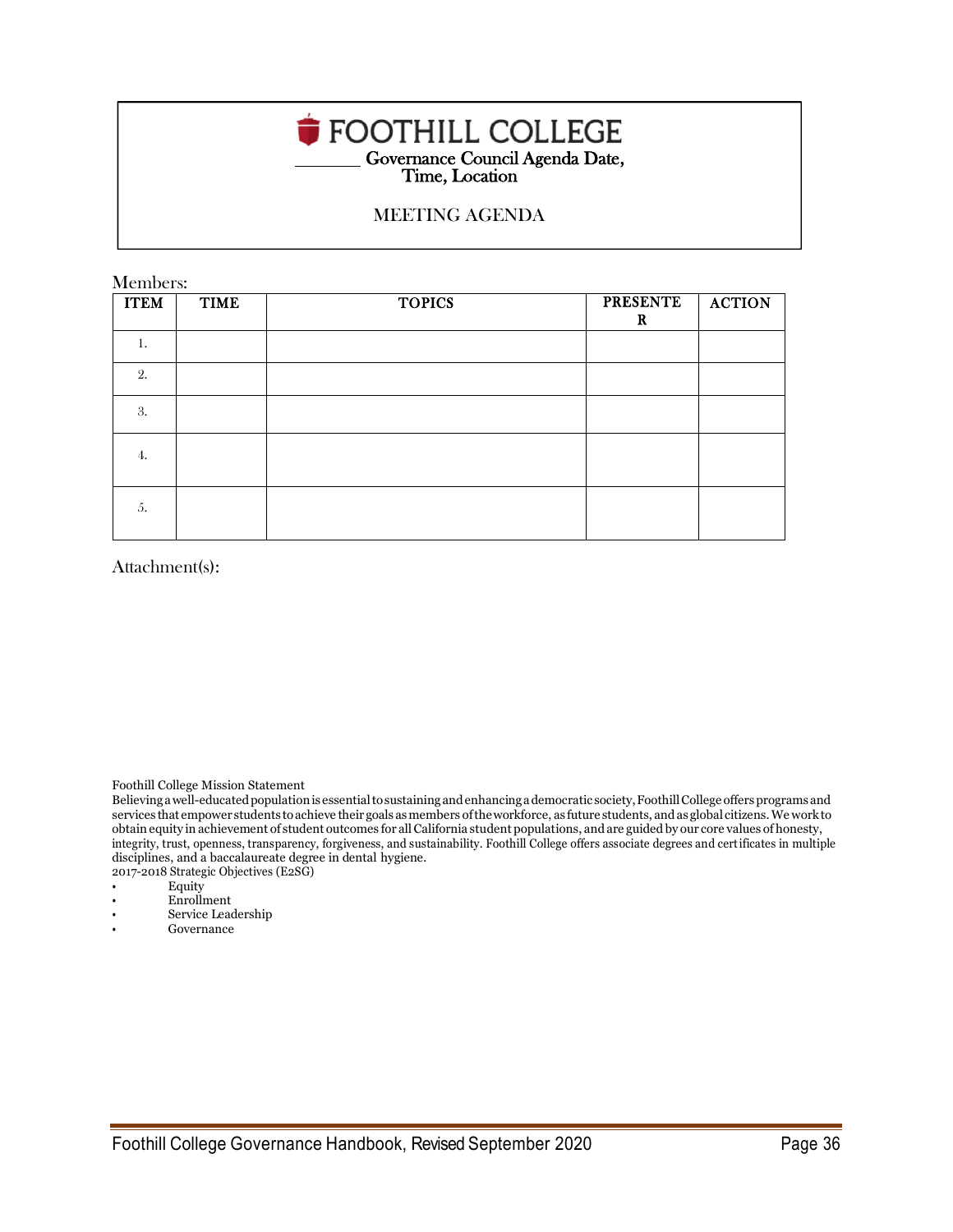# **COVET COUNCILE MEET ALSO EXAMPLE COUNCIL** Meeting Minutes Date, Time, Location

# MEETING MINUTES

Members Present:

| <b>ITEM</b> | <b>TOPIC</b>        | <b>DISCUSSION</b> | <b>OUTCOME/NEXT</b><br><b>STEPS</b> |
|-------------|---------------------|-------------------|-------------------------------------|
| 1.          | Review charge/norms |                   |                                     |
| 2.          |                     |                   |                                     |
| 3.          |                     |                   |                                     |
| 4.          |                     |                   |                                     |
| 5.          | Evaluate meeting    |                   |                                     |

Attachment(s):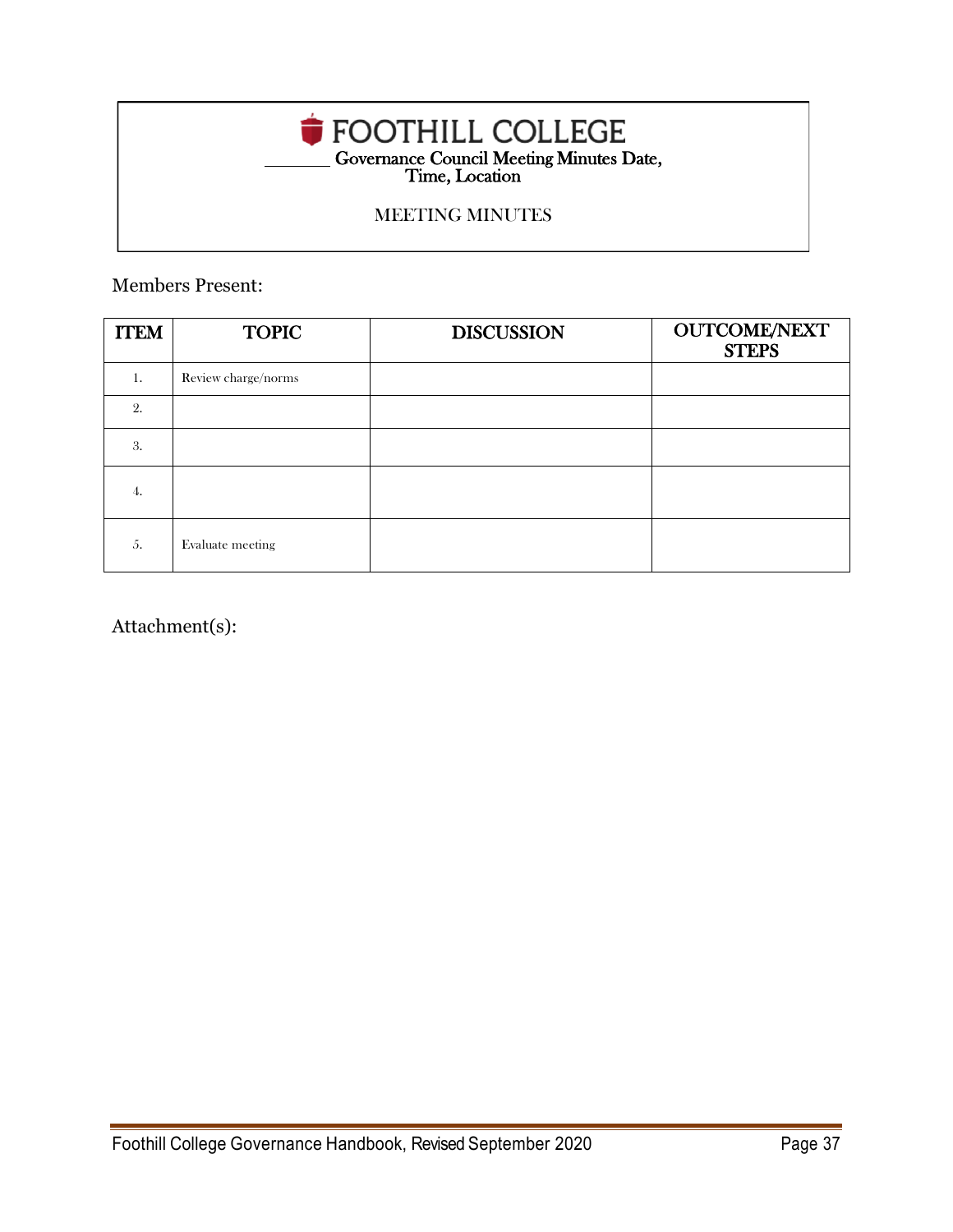# Governance Council Recommendation to the President Council

Date:

**Proposed Change** {Description}

**Background and Rationale**

{Description}

DateRecommendedbytheCouncil: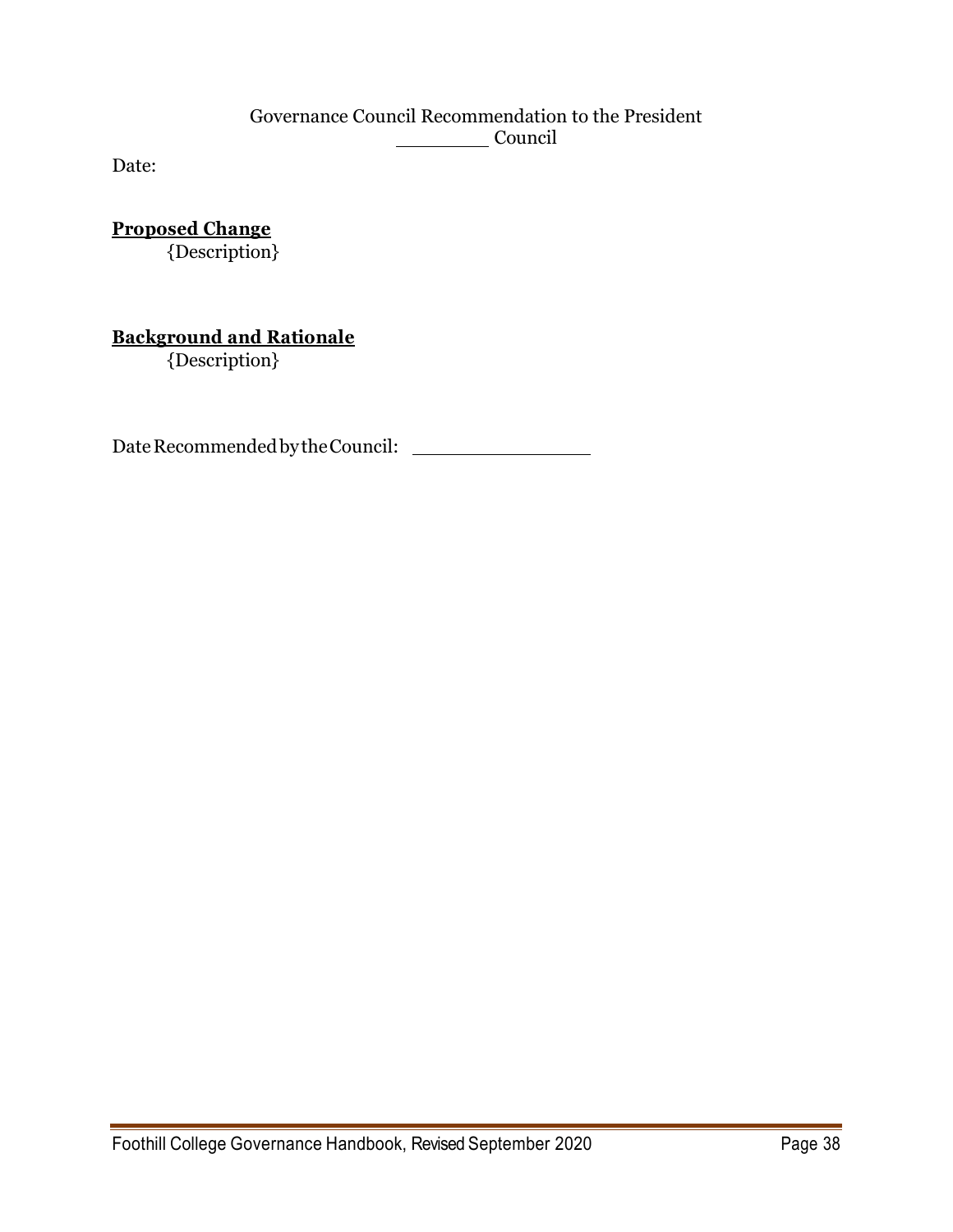# Governance Council Memorandum

Date:<br>TO: Council FROM: Council

SUBJECT:

# **Proposal**

{Description}

# **Background and Rationale**

{Description}